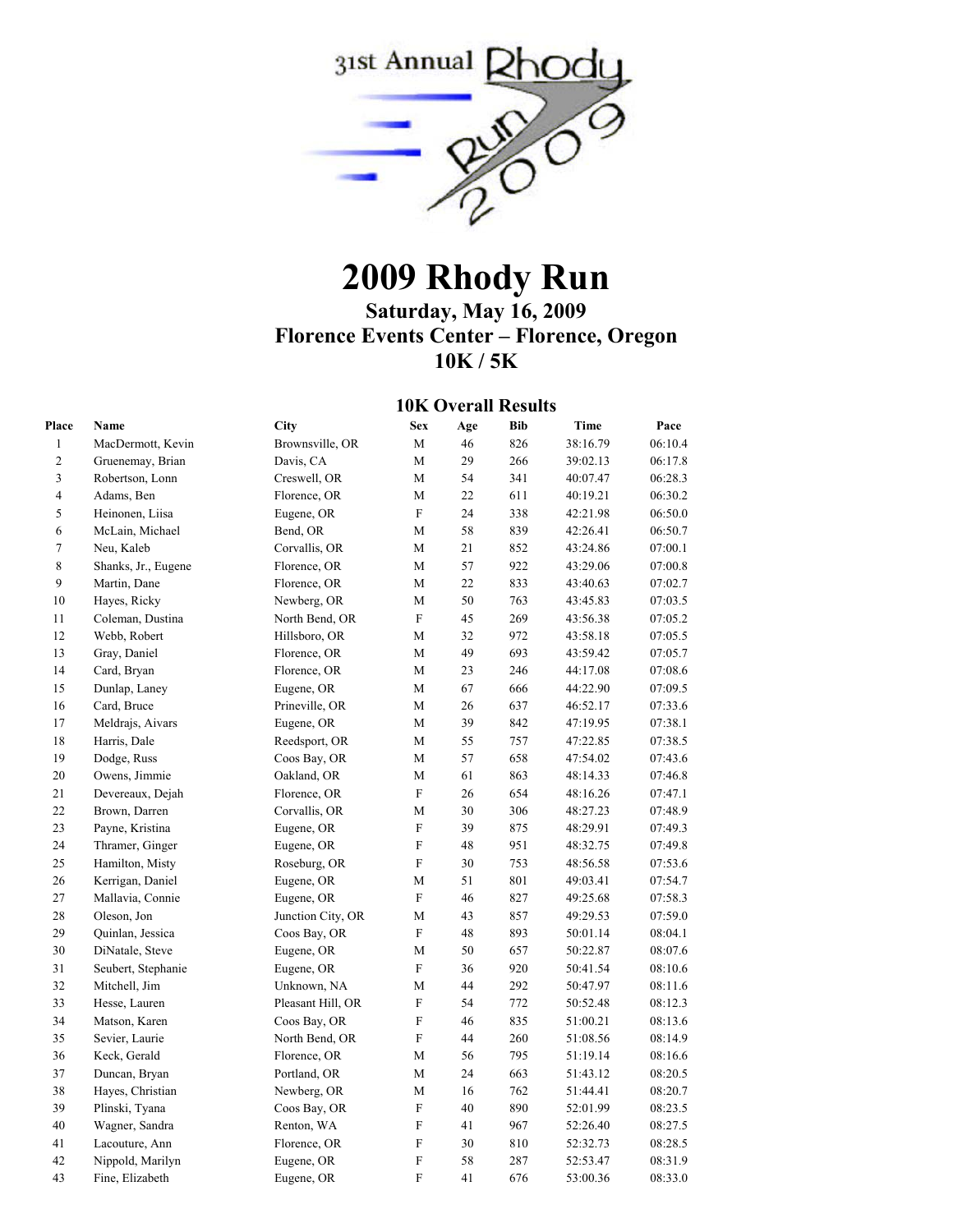| 44 | Glines, Grant          | Eugene, OR        | М                         | 36 | 322 | 53:13.16   | 08:35.0 |
|----|------------------------|-------------------|---------------------------|----|-----|------------|---------|
| 45 | Middleton, Dave        | Florence, OR      | M                         | 53 | 251 | 53:34.18   | 08:38.4 |
| 46 | Klemroth, Krista       | Portland, OR      | $\boldsymbol{\mathrm{F}}$ | 39 | 334 | 54:21.10   | 08:46.0 |
| 47 | Thompson, Pamela       | Florence, OR      | $\boldsymbol{\mathrm{F}}$ | 45 | 948 | 54:25.70   | 08:46.7 |
| 48 | Krohn, Janice          | Florence, OR      | F                         | 35 | 808 | 55:14.13   | 08:54.5 |
| 49 | Gage-Hunt, Sarah       | Florence, OR      | F                         | 50 | 685 | 55:51.54   | 09:00.6 |
| 50 | Church, Mary-Jean      | Florence, OR      | $\boldsymbol{\mathrm{F}}$ | 52 | 641 | 56:00.16   | 09:02.0 |
| 51 | Uhl-Carper, Janessa    | Corvallis, OR     | F                         | 30 | 957 | 56:02.48   | 09:02.3 |
| 52 | Koon, Amanda           | Klamath Falls, OR | $\boldsymbol{\mathrm{F}}$ | 26 | 804 | 56:12.20   | 09:03.9 |
| 53 | Shatkin, Rosetta       | Florence, OR      | $\boldsymbol{\mathrm{F}}$ | 39 | 337 | 56:29.21   | 09:06.6 |
| 54 | Thomas, Gwen           | Florence, OR      | F                         | 46 | 946 | 56:30.53   | 09:06.9 |
| 55 | Mick Shimizu, Lisa     | Eugene, OR        | $\boldsymbol{\mathrm{F}}$ | 25 | 844 | 56:33.73   | 09:07.4 |
| 56 | Leger-Jeffrey, Annette | Florence, OR      | F                         | 49 | 816 | 56:35.28   | 09:07.6 |
| 57 | Cruz, Gabino           | Florence, OR      | М                         | 34 | 647 | 56:46.34   | 09:09.4 |
| 58 | Bogart, Melissa        | Florence, OR      | $\boldsymbol{\mathrm{F}}$ | 33 | 342 | 57:00.00   | 09:11.6 |
| 59 | Trammel, Richard       | Sisters, OR       | M                         | 43 | 955 | 57:28.73   | 09:16.2 |
| 60 | Olson, Debbie          | Florence, OR      | $\boldsymbol{\mathrm{F}}$ | 37 | 859 | 57:35.84   | 09:17.4 |
| 61 | Clark, Jennifer        | Reedsport, OR     | $\boldsymbol{\mathrm{F}}$ | 27 | 331 | 57:43.87   | 09:18.7 |
| 62 | Hess, Jennifer         | Eugene, OR        | $\boldsymbol{\mathrm{F}}$ | 25 | 771 | 58:08.39   | 09:22.6 |
| 63 | Dunn, David            | Florence, OR      | М                         | 62 | 667 | 58:29.12   | 09:26.0 |
| 64 | Thornton, LaRee        | Reedsport, OR     | $\boldsymbol{\mathrm{F}}$ | 55 | 949 | 58:34.39   | 09:26.8 |
| 65 | Rausch, Raina          | Elkton, OR        | $\boldsymbol{\mathrm{F}}$ | 34 | 298 | 58:47.92   | 09:29.0 |
| 66 | Van Meter, Heather     | Waldport, OR      | F                         | 35 | 960 | 59:25.53   | 09:35.1 |
| 67 | Van Meter, Tony        | Waldport, OR      | M                         | 36 | 961 | 59:25.67   | 09:35.1 |
| 68 | Clements, Chris        | San Marcos, CA    | M                         | 41 | 289 | 59:40.26   | 09:37.5 |
| 69 | Deitch, John           | Florence, OR      | M                         | 48 | 653 | 59:52.03   | 09:39.4 |
| 70 | Head, Karla            | Eugene, OR        | $\boldsymbol{\mathrm{F}}$ | 26 | 767 | 1:00:20.97 | 09:44.0 |
| 71 | Schoenhoff, Kristen    | Oakland, OR       | $\boldsymbol{\mathrm{F}}$ | 25 | 917 | 1:01:29.87 | 09:55.1 |
| 72 | Wagner, Carl           | Renton, WA        | М                         | 44 | 965 | 1:01:41.48 | 09:57.0 |
| 73 | Cavin, Don             | Central Point, OR | M                         | 51 | 639 | 1:01:45.18 | 09:57.6 |
| 74 | Beers, Robert          | Coquille, OR      | М                         | 66 | 618 | 1:02:02.16 | 10:00.3 |
| 75 | Campbell, Mike         | Florence, OR      | M                         | 64 | 634 | 1:03:55.88 | 10:18.7 |
| 76 | Johnsen, Kerstin       | Florence, OR      | $\boldsymbol{\mathrm{F}}$ | 67 | 791 | 1:04:04.70 | 10:20.1 |
| 77 | Couch, Denise          | Florence, OR      | ${\rm F}$                 | 45 | 646 | 1:04:57.58 | 10:28.6 |
| 78 | Olsen, Louis           | Florence, OR      | M                         | 49 | 858 | 1:06:03.36 | 10:39.3 |
| 79 | Morgan, Vanessa        | Portland, OR      | $\boldsymbol{\mathrm{F}}$ | 36 | 848 | 1:07:36.77 | 10:54.3 |
| 80 | Copeland, Tania        | Bothell, WA       | $\boldsymbol{\mathrm{F}}$ | 35 | 645 | 1:07:37.86 | 10:54.5 |
| 81 | Yvanez, Jenny          | Eugene, OR        | F                         | 29 | 992 | 1:10:23.24 | 11:21.2 |
| 82 | Owens, Cheryl          | Oakland, OR       | $\boldsymbol{\mathrm{F}}$ | 49 | 862 | 1:10:28.58 | 11:22.0 |
| 83 | Voogd, Christina       | Florence, OR      | $\boldsymbol{\mathrm{F}}$ | 55 | 964 | 1:10:37.58 | 11:23.5 |
| 84 | Popken, Jennifer       | Roseburg, OR      | $\boldsymbol{\mathrm{F}}$ | 32 | 276 | 1:11:03.82 | 11:27.7 |
| 85 | Barney, John           | Coos Bay, OR      | M                         | 62 | 617 | 1:12:57.54 | 11:46.1 |
| 86 | Oliver, Carissa        | Florence, OR      | ${\rm F}$                 | 10 | 252 | 1:13:08.05 | 11:47.7 |
| 87 | Schnurr, Jack          | Florence, OR      | M                         | 81 | 916 | 1:13:37.85 | 11:52.6 |
| 88 | Harland, Diana         | Roseburg, OR      | $\boldsymbol{\mathrm{F}}$ | 63 | 756 | 1:28:08.43 | 14:13.0 |

## **10K Age Group Results**

| Category          | Place | Name               | <b>City</b>       | Age | Time       | Pace    |
|-------------------|-------|--------------------|-------------------|-----|------------|---------|
| 19 & Under Female |       |                    |                   |     |            |         |
|                   |       | Oliver, Carissa    | Florence, OR      | 10  | 1:13:08.05 | 11:47.7 |
| 19 & Under Male   |       |                    |                   |     |            |         |
|                   |       | Hayes, Christian   | Newberg, OR       | 16  | 51:44.41   | 08:20.7 |
| 20-24 Female      |       |                    |                   |     |            |         |
|                   |       | Heinonen, Liisa    | Eugene, OR        | 24  | 42:21.98   | 06:50.0 |
| 20-24 Male        |       |                    |                   |     |            |         |
|                   |       | Adams, Ben         | Florence, OR      | 22  | 40:19.21   | 06:30.2 |
|                   | 2     | Neu, Kaleb         | Corvallis, OR     | 21  | 43:24.86   | 07:00.1 |
|                   | 3     | Martin, Dane       | Florence, OR      | 22  | 43:40.63   | 07:02.7 |
|                   | 4     | Card, Bryan        | Florence, OR      | 23  | 44:17.08   | 07:08.6 |
|                   | 5     | Duncan, Bryan      | Portland, OR      | 24  | 51:43.12   | 08:20.5 |
| 25-29 Female      |       |                    |                   |     |            |         |
|                   |       | Devereaux, Dejah   | Florence, OR      | 26  | 48:16.26   | 07:47.1 |
|                   | 2     | Koon, Amanda       | Klamath Falls, OR | 26  | 56:12.20   | 09:03.9 |
|                   | 3     | Mick Shimizu, Lisa | Eugene, OR        | 25  | 56:33.73   | 09:07.4 |
|                   | 4     | Clark, Jennifer    | Reedsport, OR     | 27  | 57:43.87   | 09:18.7 |
|                   | 5     | Hess, Jennifer     | Eugene, OR        | 25  | 58:08.39   | 09:22.6 |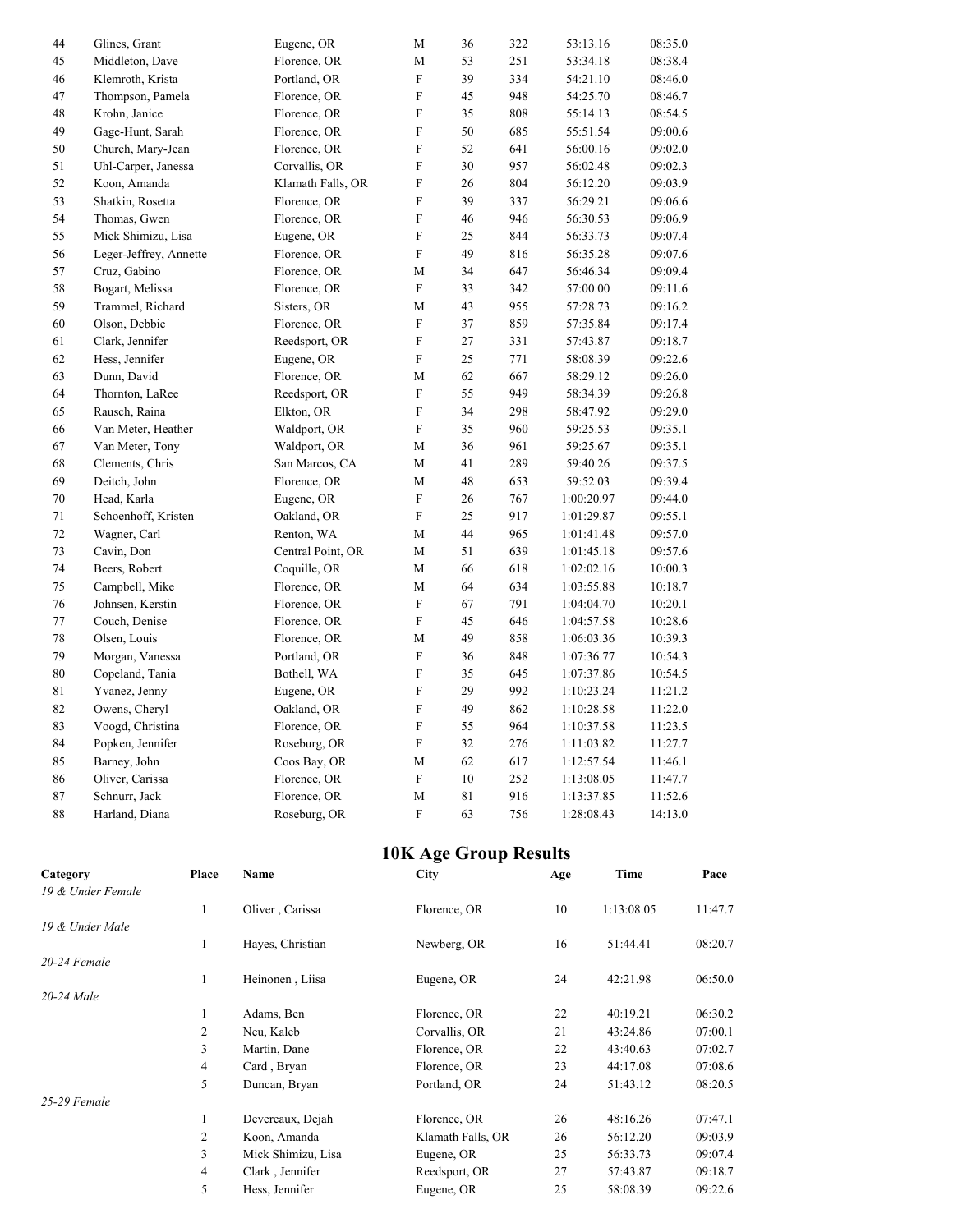|              | 6                        | Head, Karla            | Eugene, OR        | 26 | 1:00:20.97 | 09:44.0 |
|--------------|--------------------------|------------------------|-------------------|----|------------|---------|
|              | 7                        | Schoenhoff, Kristen    | Oakland, OR       | 25 | 1:01:29.87 | 09:55.1 |
|              | 8                        | Yvanez, Jenny          | Eugene, OR        | 29 | 1:10:23.24 | 11:21.2 |
| 25-29 Male   |                          |                        |                   |    |            |         |
|              | $\mathbf{1}$             | Gruenemay, Brian       | Davis, CA         | 29 | 39:02.13   | 06:17.8 |
|              |                          |                        |                   |    |            |         |
|              | $\overline{c}$           | Card, Bruce            | Prineville, OR    | 26 | 46:52.17   | 07:33.6 |
| 30-34 Female |                          |                        |                   |    |            |         |
|              | $\mathbf{1}$             | Hamilton, Misty        | Roseburg, OR      | 30 | 48:56.58   | 07:53.6 |
|              | $\sqrt{2}$               | Lacouture, Ann         | Florence, OR      | 30 | 52:32.73   | 08:28.5 |
|              | 3                        | Uhl-Carper, Janessa    | Corvallis, OR     | 30 | 56:02.48   | 09:02.3 |
|              |                          |                        | Florence, OR      |    |            |         |
|              | $\overline{\mathbf{4}}$  | Bogart, Melissa        |                   | 33 | 57:00.00   | 09:11.6 |
|              | 5                        | Rausch, Raina          | Elkton, OR        | 34 | 58:47.92   | 09:29.0 |
|              | 6                        | Popken, Jennifer       | Roseburg, OR      | 32 | 1:11:03.82 | 11:27.7 |
| 30-34 Male   |                          |                        |                   |    |            |         |
|              | $\mathbf{1}$             | Webb, Robert           | Hillsboro, OR     | 32 | 43:58.18   | 07:05.5 |
|              | $\sqrt{2}$               | Brown, Darren          | Corvallis, OR     | 30 | 48:27.23   | 07:48.9 |
|              |                          |                        |                   |    |            |         |
|              | 3                        | Cruz, Gabino           | Florence, OR      | 34 | 56:46.34   | 09:09.4 |
| 35-39 Female |                          |                        |                   |    |            |         |
|              | 1                        | Payne, Kristina        | Eugene, OR        | 39 | 48:29.91   | 07:49.3 |
|              | $\boldsymbol{2}$         | Seubert, Stephanie     | Eugene, OR        | 36 | 50:41.54   | 08:10.6 |
|              | 3                        | Klemroth, Krista       | Portland, OR      | 39 | 54:21.10   | 08:46.0 |
|              |                          |                        |                   |    |            |         |
|              | $\overline{\mathbf{4}}$  | Krohn, Janice          | Florence, OR      | 35 | 55:14.13   | 08:54.5 |
|              | 5                        | Shatkin, Rosetta       | Florence, OR      | 39 | 56:29.21   | 09:06.6 |
|              | 6                        | Olson, Debbie          | Florence, OR      | 37 | 57:35.84   | 09:17.4 |
|              | 7                        | Van Meter, Heather     | Waldport, OR      | 35 | 59:25.53   | 09:35.1 |
|              | $\,$ 8 $\,$              | Morgan, Vanessa        | Portland, OR      | 36 | 1:07:36.77 | 10:54.3 |
|              | 9                        | Copeland, Tania        | Bothell, WA       | 35 | 1:07:37.86 | 10:54.5 |
|              |                          |                        |                   |    |            |         |
| 35-39 Male   |                          |                        |                   |    |            |         |
|              | $\mathbf{1}$             | Meldrajs, Aivars       | Eugene, OR        | 39 | 47:19.95   | 07:38.1 |
|              | $\boldsymbol{2}$         | Glines, Grant          | Eugene, OR        | 36 | 53:13.16   | 08:35.0 |
|              | 3                        | Van Meter, Tony        | Waldport, OR      | 36 | 59:25.67   | 09:35.1 |
| 40-44 Female |                          |                        |                   |    |            |         |
|              | $\mathbf{1}$             | Sevier, Laurie         | North Bend, OR    | 44 | 51:08.56   | 08:14.9 |
|              | 2                        | Plinski, Tyana         | Coos Bay, OR      | 40 | 52:01.99   | 08:23.5 |
|              |                          |                        |                   |    |            |         |
|              | 3                        | Wagner, Sandra         | Renton, WA        | 41 | 52:26.40   | 08:27.5 |
|              | 4                        | Fine, Elizabeth        | Eugene, OR        | 41 | 53:00.36   | 08:33.0 |
| 40-44 Male   |                          |                        |                   |    |            |         |
|              | $\mathbf{1}$             | Oleson, Jon            | Junction City, OR | 43 | 49:29.53   | 07:59.0 |
|              | $\overline{c}$           | Mitchell, Jim          | Unknown, NA       | 44 | 50:47.97   | 08:11.6 |
|              | 3                        | Trammel, Richard       | Sisters, OR       | 43 | 57:28.73   | 09:16.2 |
|              |                          |                        |                   |    |            |         |
|              | 4                        | Clements, Chris        | San Marcos, CA    | 41 | 59:40.26   | 09:37.5 |
|              | 5                        | Wagner, Carl           | Renton, WA        | 44 | 1:01:41.48 | 09:57.0 |
| 45-49 Female |                          |                        |                   |    |            |         |
|              | $\mathbf{1}$             | Coleman, Dustina       | North Bend, OR    | 45 | 43:56.38   | 07:05.2 |
|              | $\boldsymbol{2}$         | Thramer, Ginger        | Eugene, OR        | 48 | 48:32.75   | 07:49.8 |
|              | 3                        | Mallavia, Connie       | Eugene, OR        | 46 | 49:25.68   | 07:58.3 |
|              |                          |                        |                   |    |            |         |
|              | $\overline{\mathcal{L}}$ | Quinlan, Jessica       | Coos Bay, OR      | 48 | 50:01.14   | 08:04.1 |
|              | 5                        | Matson, Karen          | Coos Bay, OR      | 46 | 51:00.21   | 08:13.6 |
|              | 6                        | Thompson, Pamela       | Florence, OR      | 45 | 54:25.70   | 08:46.7 |
|              | 7                        | Thomas, Gwen           | Florence, OR      | 46 | 56:30.53   | 09:06.9 |
|              | 8                        | Leger-Jeffrey, Annette | Florence, OR      | 49 | 56:35.28   | 09:07.6 |
|              |                          |                        |                   |    |            |         |
|              | 9                        | Couch, Denise          | Florence, OR      | 45 | 1:04:57.58 | 10:28.6 |
|              | 10                       | Owens, Cheryl          | Oakland, OR       | 49 | 1:10:28.58 | 11:22.0 |
| 45-49 Male   |                          |                        |                   |    |            |         |
|              | $\mathbf{1}$             | MacDermott, Kevin      | Brownsville, OR   | 46 | 38:16.79   | 06:10.4 |
|              | $\boldsymbol{2}$         | Gray, Daniel           | Florence, OR      | 49 | 43:59.42   | 07:05.7 |
|              | 3                        | Deitch, John           | Florence, OR      | 48 | 59:52.03   | 09:39.4 |
|              | 4                        | Olsen, Louis           | Florence, OR      | 49 | 1:06:03.36 | 10:39.3 |
|              |                          |                        |                   |    |            |         |
| 50-54 Female |                          |                        |                   |    |            |         |
|              | $\mathbf{1}$             | Hesse, Lauren          | Pleasant Hill, OR | 54 | 50:52.48   | 08:12.3 |
|              | $\boldsymbol{2}$         | Gage-Hunt, Sarah       | Florence, OR      | 50 | 55:51.54   | 09:00.6 |
|              | 3                        | Church, Mary-Jean      | Florence, OR      | 52 | 56:00.16   | 09:02.0 |
| 50-54 Male   |                          |                        |                   |    |            |         |
|              | $\mathbf{1}$             | Robertson, Lonn        | Creswell, OR      | 54 | 40:07.47   | 06:28.3 |
|              | $\boldsymbol{2}$         | Hayes, Ricky           | Newberg, OR       | 50 | 43:45.83   | 07:03.5 |
|              |                          |                        |                   |    |            |         |
|              | 3                        | Kerrigan, Daniel       | Eugene, OR        | 51 | 49:03.41   | 07:54.7 |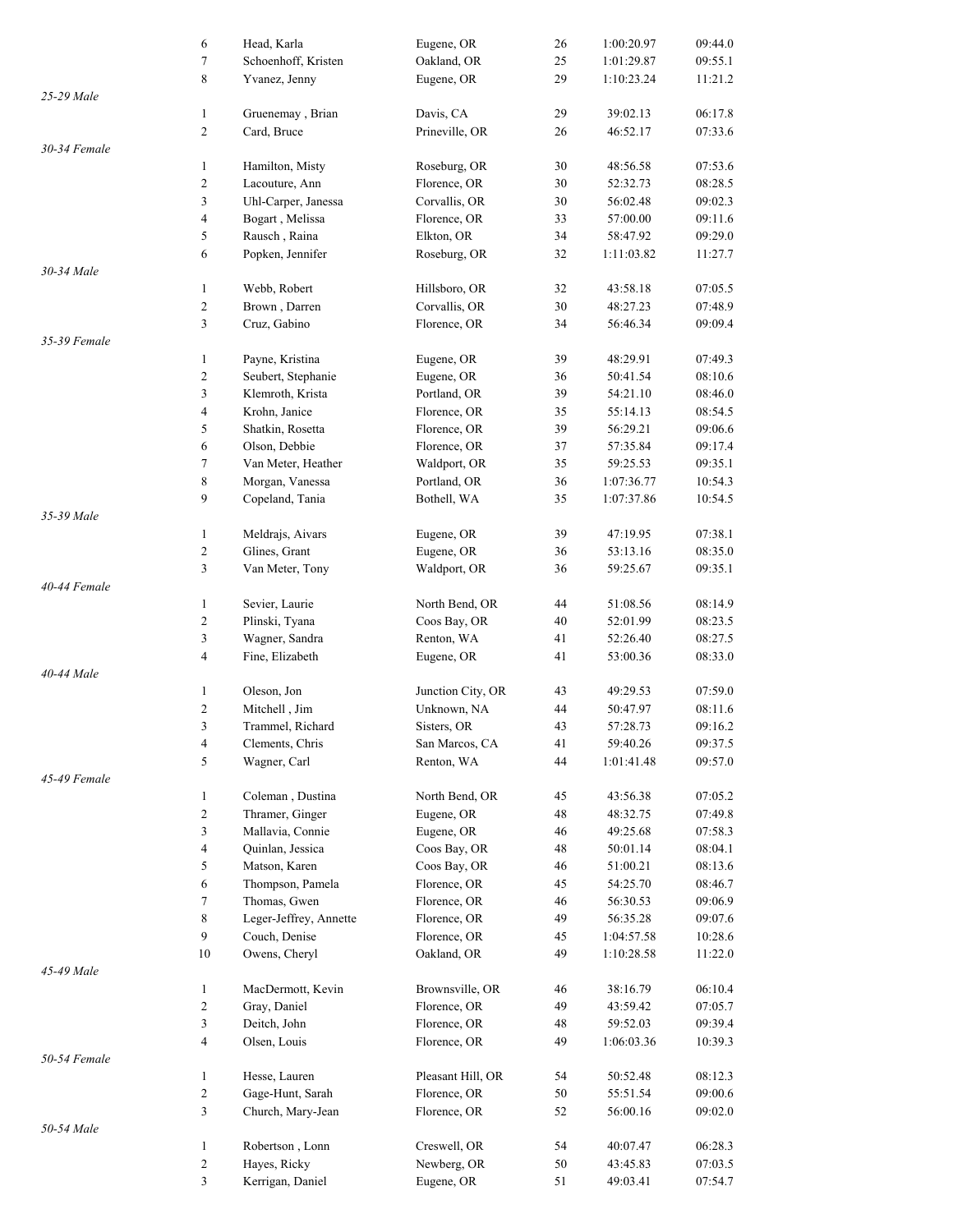|                | $\overline{4}$                 | DiNatale, Steve              |                           | Eugene, OR                |            | 50                   | 50:22.87   | 08:07.6            |
|----------------|--------------------------------|------------------------------|---------------------------|---------------------------|------------|----------------------|------------|--------------------|
|                | $\sqrt{5}$                     | Middleton, Dave              |                           | Florence, OR              |            | 53                   | 53:34.18   | 08:38.4            |
|                | 6                              | Cavin, Don                   |                           | Central Point, OR         |            | 51                   | 1:01:45.18 | 09:57.6            |
| 55-59 Female   |                                |                              |                           |                           |            |                      |            |                    |
|                | $\mathbf{1}$                   | Nippold, Marilyn             |                           | Eugene, OR                |            | 58                   | 52:53.47   | 08:31.9            |
|                |                                |                              |                           |                           |            |                      |            |                    |
|                | $\boldsymbol{2}$               | Thornton, LaRee              |                           | Reedsport, OR             |            | 55                   | 58:34.39   | 09:26.8            |
|                | 3                              | Voogd, Christina             |                           | Florence, OR              |            | 55                   | 1:10:37.58 | 11:23.5            |
| 55-59 Male     |                                |                              |                           |                           |            |                      |            |                    |
|                | $\mathbf{1}$                   | McLain, Michael              | Bend, OR                  |                           |            | 58                   | 42:26.41   | 06:50.7            |
|                | $\overline{c}$                 | Shanks, Jr., Eugene          |                           | Florence, OR              |            | 57                   | 43:29.06   | 07:00.8            |
|                | $\mathfrak{Z}$                 | Harris, Dale                 |                           | Reedsport, OR             |            | 55                   | 47:22.85   | 07:38.5            |
|                | $\overline{4}$                 | Dodge, Russ                  |                           | Coos Bay, OR              |            | 57                   | 47:54.02   | 07:43.6            |
|                | 5                              | Keck, Gerald                 |                           | Florence, OR              |            | 56                   | 51:19.14   | 08:16.6            |
| 60-64 Female   |                                |                              |                           |                           |            |                      |            |                    |
|                | $\mathbf{1}$                   | Harland, Diana               |                           | Roseburg, OR              |            | 63                   | 1:28:08.43 | 14:13.0            |
| 60-64 Male     |                                |                              |                           |                           |            |                      |            |                    |
|                | $\mathbf{1}$                   | Owens, Jimmie                |                           | Oakland, OR               |            | 61                   | 48:14.33   | 07:46.8            |
|                | $\sqrt{2}$                     | Dunn, David                  |                           | Florence, OR              |            | 62                   | 58:29.12   | 09:26.0            |
|                | $\mathfrak{Z}$                 | Campbell, Mike               |                           | Florence, OR              |            | 64                   | 1:03:55.88 | 10:18.7            |
|                | $\overline{4}$                 | Barney, John                 |                           | Coos Bay, OR              |            | 62                   | 1:12:57.54 | 11:46.1            |
| 65-69 Female   |                                |                              |                           |                           |            |                      |            |                    |
|                | $\mathbf{1}$                   | Johnsen, Kerstin             |                           | Florence, OR              |            | 67                   | 1:04:04.70 | 10:20.1            |
| 65-69 Male     |                                |                              |                           |                           |            |                      |            |                    |
|                |                                | Dunlap, Laney                |                           | Eugene, OR                |            |                      |            | 07:09.5            |
|                | $\mathbf{1}$                   |                              |                           |                           |            | 67                   | 44:22.90   |                    |
|                | $\overline{c}$                 | Beers, Robert                |                           | Coquille, OR              |            | 66                   | 1:02:02.16 | 10:00.3            |
| 80 & Over Male |                                |                              |                           |                           |            |                      |            |                    |
|                | $\mathbf{1}$                   | Schnurr, Jack                |                           | Florence, OR              |            | $8\sqrt{1}$          | 1:13:37.85 | 11:52.6            |
|                |                                |                              |                           |                           |            |                      |            |                    |
|                |                                |                              |                           | <b>5K Overall Results</b> |            |                      |            |                    |
| Place          | Name                           | <b>City</b>                  | <b>Sex</b>                | Age                       | <b>Bib</b> | Time                 |            | Pace               |
| $\mathbf{1}$   | Floeck, Travis                 | Eugene, OR                   | $\mathbf M$               | 27                        | 299        | 17:11.37             |            | 05:32.7            |
| $\sqrt{2}$     | Greenburg, Brad                | Florence, OR                 | $\mathbf M$               | 16                        | 307        | 17:41.89             |            | 05:42.5            |
| 3              | Wells, Jesse                   | Florence, OR                 | М                         | 15                        | 267        | 17:42.13             |            | 05:42.6            |
|                |                                |                              |                           |                           |            |                      |            |                    |
| 4              | Campbell, Matthew              | Florence, OR                 | М                         | 13                        | 633        | 18:23.75             |            | 05:56.0            |
| 5              | Devereux, Connor               | Coos Bay, OR                 | М                         | 14                        | 282        | 18:28.45             |            | 05:57.6            |
| 6              | Gray, Henry                    | Florence, OR                 | М                         | 18                        | 695        | 19:20.45             |            | 06:14.3            |
| $\tau$         | Mans, Justin                   | Florence, OR                 | М                         | 29                        | 12         | 19:47.54             |            | 06:23.1            |
| $\,$ 8 $\,$    | Vaccaro, Cal                   | Florence, OR                 | $\mathbf M$               | 21                        | 958        | 20:02.46             |            | 06:27.9            |
| 9              | Campbell, Seth                 | Florence, OR                 | $\mathbf M$               | 12                        | 635        | 20:03.23             |            | 06:28.1            |
| $10\,$         | Galvan, Rogelio                | Florence, OR                 | $\mathbf M$               | $29\,$                    | 332        | 20:12.53             |            | 06:31.1            |
| 11             | Dunham, Jon                    | Florence, OR                 | М                         | 27                        | 665        | 20:29.74             |            | 06:36.7            |
| 12             | McCarty, John                  | Roseburg, OR                 | М                         | 49                        | 837        | 20:32.36             |            | 06:37.5            |
| 13             | Fundrey, Will                  | Florence, OR                 | $\mathbf M$               | 17                        | 308        | 21:05.84             |            | 06:48.3            |
| 14             | O'Neill, Julie                 | Redmond, OR                  | $\boldsymbol{\mathrm{F}}$ | 34                        | 860        | 21:09.03             |            | 06:49.4            |
| 15             | Frasier, Francesca             | Coquille, OR                 | F                         | 18                        | 683        | 21:15.45             |            | 06:51.4            |
| $16\,$         | Keck, Mason                    | Florence, OR                 | $\mathbf M$               | 19                        | 797        | 21:35.66             |            | 06:58.0            |
| 17             | Krause-Campbell, Rachelle      | Florence, OR                 | $\boldsymbol{\mathrm{F}}$ | 46                        | 807        | 21:37.44             |            | 06:58.5            |
| 18             | Sween, Todd                    | Springfield, OR              | $\mathbf M$               | 41                        | 941        | 21:43.47             |            | 07:00.5            |
| 19             | Marbas, Mack                   | Florence, OR                 | М                         | 13                        | 831        | 21:46.30             |            | 07:01.4            |
| 20             | Dodson, John                   | Florence, OR                 | M                         | 13                        | 660        | 21:57.34             |            | 07:04.9            |
| 21             | Huntington, Christian          | Florence, OR                 | M                         | 20                        | 261        | 22:19.44             |            | 07:12.1            |
| 22             | Lampman, Ralph                 | Florence, OR                 | M                         | 31                        | 303        | 22:22.74             |            | 07:13.1            |
| 23             | Kerner, Isaac                  | Florence, OR                 | M                         | 15                        | 800        | 22:32.27             |            | 07:16.2            |
|                |                                |                              |                           |                           |            |                      |            |                    |
| 24             | Lundberg, Cameron              | Eugene, OR                   | M                         | 21                        | 250        | 22:49.08             |            | 07:21.6            |
| 25             | Denning, Trevor                | Florence, OR                 | M                         | 13                        | 259        | 22:50.04             |            | 07:21.9            |
| 26             | Stonelake, Mitchell            | Florence, OR                 | M                         | 13                        | 939        | 22:52.81             |            | 07:22.8            |
| 27             | Koehler, Bill                  | Milwaukie, OR                | М                         | 69                        | 803        | 22:54.41             |            | 07:23.4            |
| 28             | Pearson, Paul                  | Florence, OR                 | М                         | 47                        | 877        | 22:58.75             |            | 07:24.8            |
| 29             | Mitchell, Preston              | Florence, OR                 | M                         | 11                        | 291        | 23:01.64             |            | 07:25.7            |
| 30             | Thrall, Marlo                  | Eugene, OR                   | F                         | 39                        | 950        | 23:03.06             |            | 07:26.1            |
| 31             | Wells, Katelyn                 | Florence, OR                 | F                         | 13                        | 976        | 23:13.59             |            | 07:29.5            |
| 32             | McCormick, Allison             | Portland, OR                 | F                         | 37                        | 256        | 23:25.24             |            | 07:33.3            |
| 33             | Lea, Lillian                   | Florence, OR                 | $\mathbf F$               | 16                        | 814        | 23:31.08             |            | 07:35.2            |
| $34\,$         | Head, Aaron                    | Lake OSwego, OR              | $\mathbf M$               | 30                        | 764        | 23:33.98             |            | 07:36.1            |
|                |                                |                              |                           |                           |            |                      |            |                    |
|                |                                |                              |                           |                           |            |                      |            |                    |
| 35<br>$36\,$   | Gates, Jonathan<br>Archer, Jim | Florence, OR<br>Florence, OR | М<br>М                    | 22<br>64                  | 688<br>613 | 23:35.17<br>23:36.54 |            | 07:36.5<br>07:36.9 |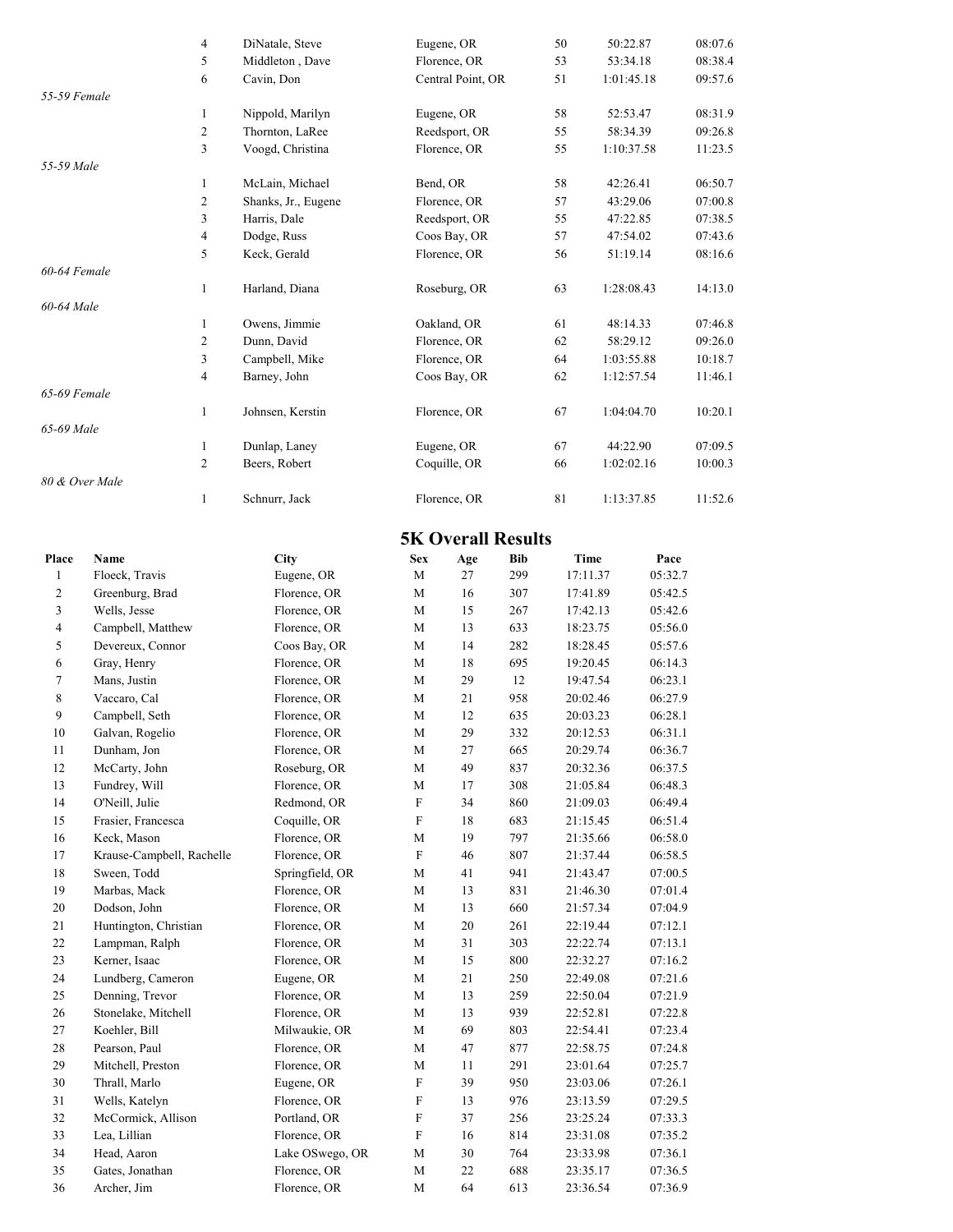| 37  | McLain, Pat        | Bend, OR        | $\mathbf M$               | 19     | 840             | 23:37.13 | 07:37.1 |
|-----|--------------------|-----------------|---------------------------|--------|-----------------|----------|---------|
| 38  | Frasier, Kori      | Coquille, OR    | $\boldsymbol{\mathrm{F}}$ | 51     | 684             | 23:37.65 | 07:37.3 |
| 39  | Edwards I, Kevin   | Vancouver, WA   | $\mathbf M$               | 52     | 668             | 23:40.70 | 07:38.3 |
| 40  | Larson, Philip     | Westlake, OR    | M                         | 53     | 268             | 23:54.83 | 07:42.8 |
| 41  | Mans, Robert       | Florence, OR    | $\mathbf M$               | 42     | 829             | 23:57.83 | 07:43.8 |
|     |                    |                 |                           |        |                 |          | 07:50.7 |
| 42  | Head, Nyle         | Sisters, OR     | М                         | 36     | 768             | 24:19.24 |         |
| 43  | Casella, Willow    | Portland, OR    | $\boldsymbol{\mathrm{F}}$ | 39     | 293             | 24:21.44 | 07:51.4 |
| 44  | Sandmann, Megan    | Mcminnville, OR | ${\bf F}$                 | 25     | 912             | 24:23.02 | 07:51.9 |
| 45  | Carmen, Don        | Veneta, OR      | $\mathbf M$               | 54     | 273             | 24:30.51 | 07:54.4 |
| 46  | Wells, Dion        | Florence, OR    | $\mathbf M$               | 40     | 974             | 24:41.39 | 07:57.9 |
| 47  | Wright, Robbie     | Salem, OR       | $\mathbf M$               | 27     | 986             | 24:46.39 | 07:59.5 |
| 48  | Lorenz, David      | Veneta, OR      | M                         | 47     | 822             | 24:48.45 | 08:00.1 |
| 49  | Schofield, Brian   | Florence, OR    | М                         | 13     | 918             | 24:50.88 | 08:00.9 |
| 50  | Denning, Ryan      | Florence, OR    | $\mathbf M$               | 11     | 258             | 24:52.02 | 08:01.3 |
| 51  | Devereux, Linda    | Coos Bay, OR    | $\boldsymbol{\mathrm{F}}$ | 44     | 283             | 25:01.13 | 08:04.2 |
| 52  | Gaidrich, Rachel   | Hoquiam, WA     | $\boldsymbol{\mathrm{F}}$ | 36     | 687             | 25:27.88 | 08:12.9 |
| 53  | West, Brett        | Florence, OR    | $\mathbf M$               | 17     | 981             | 25:28.73 | 08:13.1 |
|     |                    |                 |                           |        |                 |          |         |
| 54  | Smith, John        | Springfield, OR | М                         | 61     | 927             | 25:33.48 | 08:14.7 |
| 55  | Voogd, Stacie      | Florence, OR    | ${\rm F}$                 | 17     | 240             | 25:47.38 | 08:19.2 |
| 56  | Huntington, Henry  | Portland, OR    | $\mathbf M$               | 29     | 784             | 25:51.14 | 08:20.4 |
| 57  | Thramer, Heidi     | Corvallis, OR   | $\boldsymbol{\mathrm{F}}$ | $22\,$ | 952             | 25:55.73 | 08:21.8 |
| 58  | Center, Pixie      | Florence, OR    | ${\rm F}$                 | 44     | 640             | 26:09.08 | 08:26.2 |
| 59  | Forrester, Steve   | Eugene, OR      | $\mathbf M$               | 43     | 679             | 26:12.89 | 08:27.4 |
| 60  | Dahlman, Scott     | Lacy, WA        | $\mathbf M$               | 27     | 650             | 26:18.29 | 08:29.1 |
| 61  | Nicholson, Aaron   | Eugene, OR      | $\mathbf M$               | 24     | 853             | 26:25.88 | 08:31.6 |
| 62  | Pearson, Rachel    | Florence, OR    | ${\rm F}$                 | 52     | 878             | 26:37.66 | 08:35.4 |
| 63  | Reyna, Nicholas    | Salem, OR       | М                         | 24     | 899             | 26:39.78 | 08:36.1 |
| 64  |                    |                 | ${\rm F}$                 | 34     | 815             | 26:42.26 |         |
|     | Lea, Tara          | Florence, OR    |                           |        |                 |          | 08:36.9 |
| 65  | Grant, Mary        | Portland, OR    | $\boldsymbol{\mathrm{F}}$ | 31     | 692             | 26:43.66 | 08:37.3 |
| 66  | Ledbetter, Aaron   | Springfield, OR | $\mathbf M$               | 27     | 254             | 26:44.77 | 08:37.7 |
| 67  | Scarberry, Dan     | Florence, OR    | $\mathbf M$               | 61     | 913             | 26:46.50 | 08:38.2 |
| 68  | Long, Brittany     | Florence, OR    | $\boldsymbol{\mathrm{F}}$ | 9      | 329             | 26:48.06 | 08:38.7 |
| 69  | King, Courtney     | Florence, OR    | $\boldsymbol{\mathrm{F}}$ | $11\,$ | 275             | 26:48.73 | 08:38.9 |
| 70  | Gaidrich, Cliff    | Hoquiam, WA     | $\mathbf M$               | 51     | 686             | 26:49.09 | 08:39.1 |
| 71  | Perry, Ben         | Gaston, OR      | $\mathbf M$               | 24     | 881             | 26:49.60 | 08:39.2 |
| 72  | Stewart, Jackson   | Springfield, OR | $\mathbf M$               | 13     | 935             | 26:51.19 | 08:39.7 |
| 73  | Kristensen, Kelley | Reedsport, OR   | $\boldsymbol{\mathrm{F}}$ | 42     | 321             | 26:53.70 | 08:40.5 |
| 74  | Botelho, Joseph    | Florence, OR    | $\mathbf M$               | 48     | 624             | 26:55.08 | 08:41.0 |
| 75  | Devereux, Lindsay  | Coos Bay, OR    | $\boldsymbol{\mathrm{F}}$ | 12     | 284             | 26:59.57 | 08:42.4 |
| 76  | Stewart, Rene      | Springfield, OR | F                         | 40     | 937             | 27:00.89 | 08:42.9 |
|     |                    |                 |                           |        |                 |          |         |
| 77  | Dodson, Marcy      | Florence, OR    | $\mathbf F$               | 46     | 661             | 27:01.45 | 08:43.0 |
| 78  | Burns, Sean        | Florence, OR    | $\mathbf M$               | $10\,$ | 629             | 27:02.84 | 08:43.5 |
| 79  | Harpole, Eric      | Eugene, OR      | M                         | 32     | 263             | 27:05.36 | 08:44.3 |
| 80  | Devereux, Norm     | Coos Bay, OR    | $\mathbf M$               | 45     | 285             | 27:10.87 | 08:46.1 |
| 81  | Peterson, Jon      | Florence, OR    | М                         | 13     | $7\phantom{.0}$ | 27:12.35 | 08:46.6 |
| 82  | Halter, Nancy      | Eugene, OR      | $\boldsymbol{\mathrm{F}}$ | 51     | 700             | 27:13.86 | 08:47.1 |
| 83  | Coleson, Josh      | Florence, OR    | M                         | 35     | 348             | 27:14.37 | 08:47.2 |
| 84  | Dahlman, Megan     | Lacy, WA        | ${\bf F}$                 | 25     | 649             | 27:16.53 | 08:47.9 |
| 85  | Jones, Danielle    | Noti, OR        | ${\rm F}$                 | 12     | 794             | 27:21.40 | 08:49.5 |
| 86  | Dodson, Nicholas   | Florence, OR    | М                         | 12     | 662             | 27:34.31 | 08:53.6 |
| 87  | Walker, Tyler      | Eugene, OR      | М                         | 14     | $\mathfrak{Z}$  | 27:36.00 | 08:54.2 |
| 88  | Sandberg, Shawna   | Hillsboro, OR   | ${\bf F}$                 | 39     | 347             | 27:37.39 | 08:54.6 |
|     |                    |                 |                           |        |                 |          |         |
| 89  | Smith, Hannah      | Reedsport, OR   | F                         | 18     | 319             | 27:47.43 | 08:57.9 |
| 90  | Hager, Troy        | Florence, OR    | М                         | 41     | 698             | 27:54.58 | 09:00.2 |
| 91  | Jensen, Jerry      | Florence, OR    | $\mathbf M$               | 44     | 789             | 27:56.13 | 09:00.7 |
| 92  | Walker, Trevor     | Eugene, OR      | $\mathbf M$               | 35     | 5               | 27:58.16 | 09:01.3 |
| 93  | Dodson, Alexandra  | Florence, OR    | ${\rm F}$                 | 14     | 659             | 28:04.57 | 09:03.4 |
| 94  | Shaffer, Karissa   | Reedsport, OR   | $\mathbf F$               | 24     | 921             | 28:13.73 | 09:06.4 |
| 95  | Head, Hiromi       | Lake OSwego, OR | $\mathbf F$               | 27     | 766             | 28:19.51 | 09:08.2 |
| 96  | Murphy, Faye       | Florence, OR    | $\boldsymbol{\mathrm{F}}$ | 35     | 849             | 28:21.63 | 09:08.9 |
| 97  | Wells, Stacy       | Florence, OR    | $\boldsymbol{\mathrm{F}}$ | 32     | 977             | 28:23.30 | 09:09.5 |
| 98  | Jones, Daniel      | Noti, OR        | M                         | 38     | 793             | 28:24.76 | 09:09.9 |
| 99  | Bricher, Gary      | Eugene, OR      | $\mathbf M$               | 62     | 290             | 28:27.94 | 09:10.9 |
|     |                    |                 | $\boldsymbol{\mathrm{F}}$ |        |                 |          |         |
| 100 | Parsons, Kirsten   | Seattle, WA     |                           | 38     | 867             | 28:29.64 | 09:11.5 |
| 101 | Mans, Celie        | Florence, OR    | ${\bf F}$                 | $10\,$ | 828             | 28:33.83 | 09:12.8 |
| 102 | Lundberg, Kathie   | Eugene, OR      | $\boldsymbol{\mathrm{F}}$ | 50     | 825             | 28:44.28 | 09:16.2 |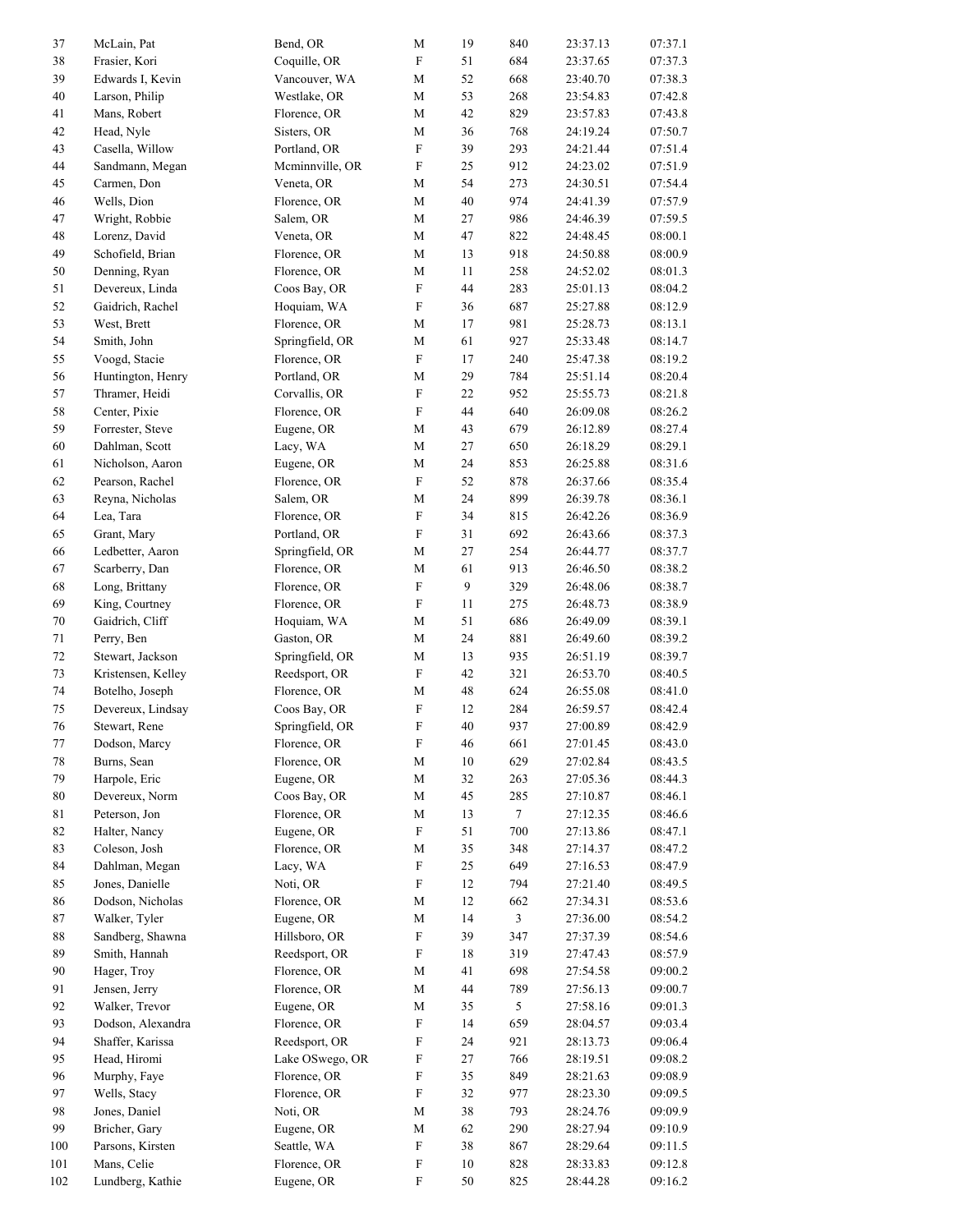| 103 | Felt, Erin         | Dallas, OR        | $\mathbf F$               | 26          | 674            | 28:45.87 | 09:16.7 |
|-----|--------------------|-------------------|---------------------------|-------------|----------------|----------|---------|
| 104 | Vaccaro, Robin     | Florence, OR      | $\boldsymbol{\mathrm{F}}$ | 52          | 959            | 28:49.33 | 09:17.8 |
| 105 | Young, Stephanie   | Florence, OR      | $\boldsymbol{\mathrm{F}}$ | 43          | 991            | 28:50.95 | 09:18.4 |
| 106 | Lohner, Carl       | Springfield, OR   | $\mathbf M$               | 55          | 821            | 28:52.83 | 09:19.0 |
| 107 | Best, Michelle     | Salem, OR         | $\boldsymbol{\mathrm{F}}$ | 23          | 622            | 28:59.42 | 09:21.1 |
| 108 | Stewart, Hayden    | Springfield, OR   | М                         | 11          | 934            | 29:15.40 | 09:26.3 |
| 109 | Jones, Tim         | Waldport, OR      | $\mathbf M$               | 13          | 325            | 29:17.25 | 09:26.9 |
| 110 | Nickerson, Kristi  | Eugene, OR        | $\boldsymbol{\mathrm{F}}$ | 33          | 855            | 29:18.24 | 09:27.2 |
| 111 | Lea, April         | Florence, OR      | $\boldsymbol{\mathrm{F}}$ | 13          | 813            | 29:23.44 | 09:28.9 |
| 112 | Wells, Alexis      | Florence, OR      | $\boldsymbol{\mathrm{F}}$ | 36          | 973            | 29:25.23 | 09:29.4 |
| 113 | Keck, Linda        | Florence, OR      | $\boldsymbol{\mathrm{F}}$ | 54          | 796            | 29:27.05 | 09:30.0 |
| 114 | Cuellar, Julia     | Eugene, OR        | $\boldsymbol{\mathrm{F}}$ | 24          | 648            | 29:38.39 | 09:33.7 |
| 115 | Stonelake, Leslie  | Eugene, OR        | $\boldsymbol{\mathrm{F}}$ | 25          | 938            | 29:39.33 | 09:34.0 |
| 116 | Jensen, Sara       | Florence, OR      | $\boldsymbol{\mathrm{F}}$ | $27\,$      | 253            | 29:40.78 | 09:34.4 |
| 117 | Potter, Paul       | Florence, OR      | $\mathbf M$               | 51          | 350            | 29:47.41 | 09:36.6 |
| 118 | Ternyik, Matthew   | Florence, OR      | $\mathbf M$               | $40\,$      | 944            | 29:48.99 | 09:37.1 |
| 119 | Pickell, Jeffrey   | Florence, OR      | $\mathbf M$               | 42          | 885            | 29:53.72 | 09:38.6 |
| 120 | Linton, Justin     | Florence, OR      | $\mathbf M$               | 30          | 820            | 29:59.99 | 09:40.6 |
| 121 | Linton, Erin       | Florence, OR      | $\boldsymbol{\mathrm{F}}$ | $28\,$      | 819            | 30:03.36 | 09:41.7 |
| 122 | Nickerson, Brandon | Eugene, OR        | $\mathbf M$               | 34          | 854            | 30:05.15 | 09:42.3 |
| 123 | Reed, Robin        | Florence, OR      | $\boldsymbol{\mathrm{F}}$ | 45          | 898            | 30:10.39 | 09:44.0 |
| 124 | Forrester, Ryan    | Eugene, OR        | $\mathbf M$               | 14          | 678            | 30:12.13 | 09:44.6 |
| 125 | Libby, Nicole      | Florence, OR      | $\boldsymbol{\mathrm{F}}$ | 13          | 818            | 30:13.93 | 09:45.1 |
| 126 | Head, Emily        | Sisters, OR       | $\boldsymbol{\mathrm{F}}$ | 33          | 765            | 30:21.11 | 09:47.5 |
| 127 | Hoberg, Miranda    | Springfield, OR   | $\boldsymbol{\mathrm{F}}$ | 31          | 774            | 30:22.75 | 09:48.0 |
| 128 | Unknown, Runner    | Florence, OR      | $\mathbf M$               | 99          | $10\,$         | 30:23.98 | 09:48.4 |
| 129 | King, Kyle         | Florence, OR      | $\mathbf M$               | 10          | 274            | 30:30.88 | 09:50.6 |
| 130 | Coleman, Ryan      | North Bend, OR    | М                         | 10          | 271            | 30:32.93 | 09:51.3 |
| 131 | Richardson, Karen  | Reedsport, OR     | $\boldsymbol{\mathrm{F}}$ | 44          | 900            | 30:34.26 | 09:51.7 |
| 132 | Forrester, Erika   | Eugene, OR        | $\boldsymbol{\mathrm{F}}$ | 40          | 677            | 30:37.56 | 09:52.8 |
| 133 | Parsons, Logan     | Seattle, WA       | $\mathbf M$               | $\,$ 8 $\,$ | 869            | 30:41.39 | 09:54.0 |
| 134 | Coleman, Jennifer  | North Bend, OR    | $\boldsymbol{\mathrm{F}}$ | 13          | 270            | 30:47.63 | 09:56.0 |
| 135 | Hoffman, Noah      | Eugene, OR        | $\mathbf M$               | 14          | 777            | 30:48.84 | 09:56.4 |
| 136 | Clawson, Cade      | Florence, OR      | $\mathbf M$               | 10          | 300            | 30:49.89 | 09:56.7 |
| 137 | Hull, Keith        | Florence, OR      | $\mathbf M$               | 68          | 783            | 30:50.22 | 09:56.8 |
| 138 | Hoffman, Jake      | Eugene, OR        | $\mathbf M$               | $\,$ 8 $\,$ | 775            | 30:50.52 | 09:56.9 |
| 139 | Carter, Daegan     | Florence, OR      | $\mathbf M$               | 13          | 6              | 30:52.30 | 09:57.5 |
| 140 | Bryant, Tami       | Las Vegas, NV     | ${\bf F}$                 | 27          | 281            | 30:59.46 | 09:59.8 |
| 141 | Jacobs, Sandy      | Hoquiam, WA       | $\boldsymbol{\mathrm{F}}$ | 17          | 786            | 31:12.49 | 10:04.0 |
| 142 | Wondra, Patrick    | Florence, OR      | М                         | 38          | 985            | 31:16.33 | 10:05.3 |
| 143 | Head, Rachael      | Damascus, OR      | $\mathbf F$               | 16          | 295            | 31:18.81 | 10:06.1 |
| 144 | Bacon, Larry       | Florence, OR      | $\mathbf M$               | 68          | 615            | 31:20.85 | 10:06.7 |
| 145 | Wherity, Marianne  | Florence, OR      | $\boldsymbol{\mathrm{F}}$ | 30          | 982            | 31:22.19 | 10:07.2 |
| 146 | French, Jay        | Florence, OR      | M                         | 41          | 257            | 31:25.17 | 10:08.1 |
| 147 | Pickell, Meghan    | Florence, OR      | $\boldsymbol{\mathrm{F}}$ | 11          | 886            | 31:26.94 | 10:08.7 |
| 148 | Twombly, Celia     | Florence, OR      | $\boldsymbol{\mathrm{F}}$ | 99          | 317            | 31:41.35 | 10:13.3 |
| 149 | Busler, Herb       | Medford, OR       | $\mathbf M$               | 35          | 631            | 31:45.57 | 10:14.7 |
| 150 | Stonelake, Heather | Corvallis, OR     | ${\bf F}$                 | 20          | 315            | 31:48.98 | 10:15.8 |
| 151 | Hart, Deborah      | Eugene, OR        | ${\bf F}$                 | 39          | 759            | 32:12.13 | 10:23.3 |
| 152 | Walter, Mark       | Eugene, OR        | М                         | 36          | 969            | 32:14.13 | 10:23.9 |
| 153 | Johnson, Mike      | Westlake, OR      | $\mathbf M$               | 61          | 304            | 32:15.86 | 10:24.5 |
| 154 | Yecny, Rick        | Florence, OR      | M                         | 54          | 989            | 32:17.20 | 10:24.9 |
| 155 | Beidler, Jeffery   | Corvallis, OR     | М                         | 31          | 620            | 32:17.57 | 10:25.0 |
| 156 | Zaback, Toni       | Florence, OR      | $\boldsymbol{\mathrm{F}}$ | 36          | 993            | 32:18.01 | 10:25.2 |
| 157 | Hylton, Kaeleen    | Portland, OR      | $\boldsymbol{\mathrm{F}}$ | $22\,$      | 785            | 32:26.67 | 10:28.0 |
| 158 | Walker, Megan      | Eugene, OR        | ${\bf F}$                 | 11          | $\overline{c}$ | 32:27.36 | 10:28.2 |
| 159 | Wagner, Hannah     | Renton, WA        | $\boldsymbol{\mathrm{F}}$ | 9           | 966            | 32:29.52 | 10:28.9 |
| 160 | Terra, Jessica     | Reedsport, OR     | $\boldsymbol{\mathrm{F}}$ | 23          | 945            | 32:32.85 | 10:30.0 |
| 161 | Card, Mylee        | Prineville, OR    | ${\bf F}$                 | 26          | 638            | 32:37.55 | 10:31.5 |
| 162 | Rowland, Barbara   | Florence, OR      | $\boldsymbol{\mathrm{F}}$ | 50          | 908            | 32:39.12 | 10:32.0 |
| 163 | Hope, Lisa         | Damascus, OR      | $\boldsymbol{\mathrm{F}}$ | 39          | 294            | 32:42.85 | 10:33.2 |
| 164 | Head, Amber        | Damascus, OR      | $\boldsymbol{\mathrm{F}}$ | 17          | 296            | 32:44.14 | 10:33.6 |
| 165 | Newlin, Frank      | Florence, OR      | $\mathbf M$               | 76          | 9              | 32:48.47 | 10:35.0 |
| 166 | McMicken, Craig    | Florence, OR      | $\mathbf M$               | 83          | 841            | 33:02.59 | 10:39.5 |
| 167 | Harwood, TiaMarie  | Junction City, OR | ${\bf F}$                 | 27          | 761            | 33:05.64 | 10:40.5 |
| 168 | Fox, Polly         | Gladstone, OR     | F                         | 35          | 681            | 33:09.70 | 10:41.8 |
|     |                    |                   |                           |             |                |          |         |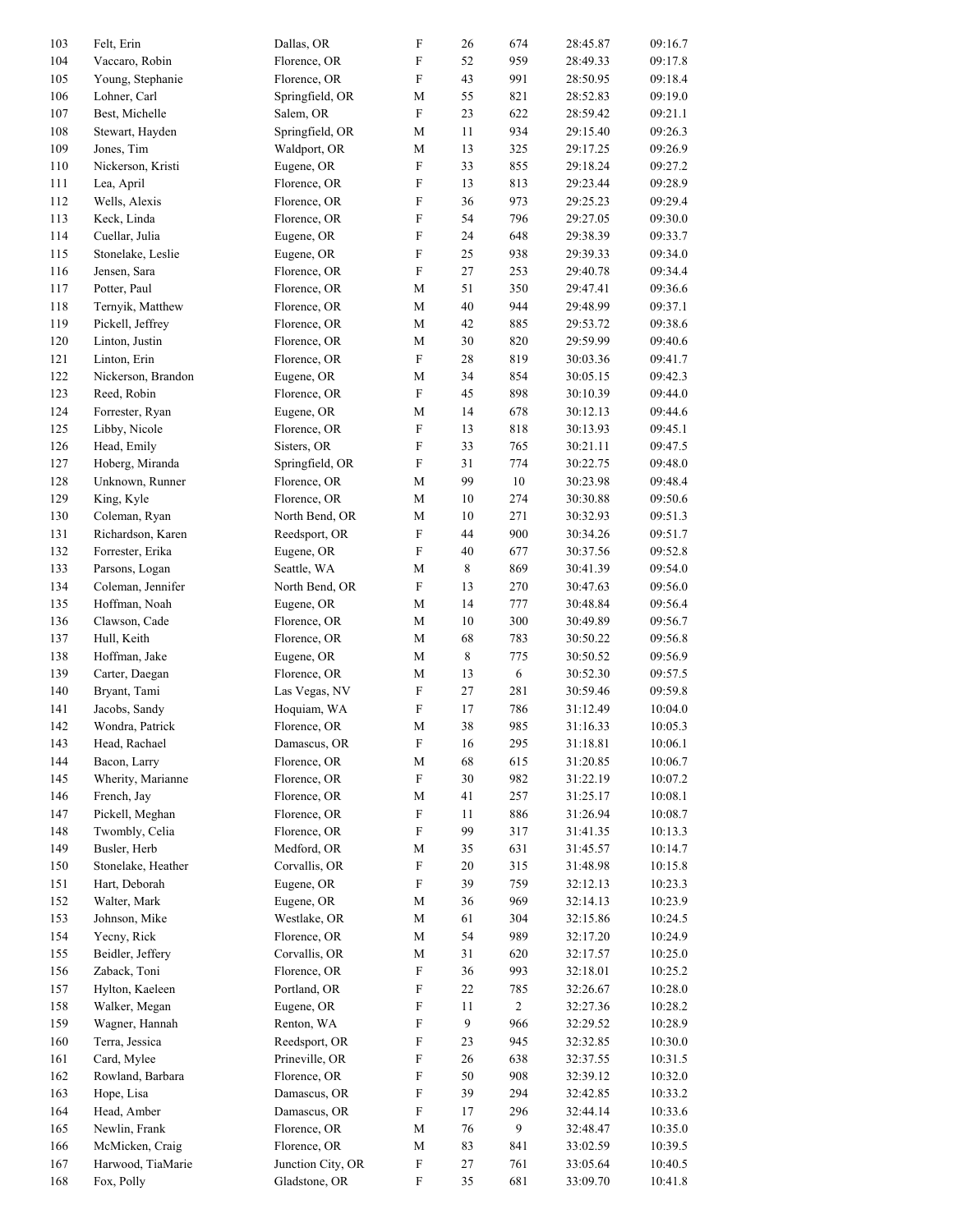| 169     | Palmer, Leroy          | Drain, OR         | $\mathbf M$               | 62               | 865          | 33:24.84 | 10:46.7 |
|---------|------------------------|-------------------|---------------------------|------------------|--------------|----------|---------|
| 170     | Bryant, Robin          | Springfield, OR   | $\boldsymbol{\mathrm{F}}$ | 25               | 279          | 33:27.57 | 10:47.6 |
| 171     | Duncan, Heidi          | Portland, OR      | ${\rm F}$                 | 22               | 664          | 33:28.53 | 10:47.9 |
| 172     | Burns, Sara            | Florence, OR      | $\boldsymbol{\mathrm{F}}$ | 13               | 628          | 33:31.13 | 10:48.8 |
| 173     | Glines, Rachel         | Eugene, OR        | $\rm F$                   | $28\,$           | 323          | 33:37.49 | 10:50.8 |
| 174     | Warnecke, Anna         | Florence, OR      | $\mathbf F$               | 13               | 970          | 33:41.86 | 10:52.2 |
| 175     | Brandt, Kylie          | Florence, OR      | ${\rm F}$                 | 13               | 626          | 33:42.78 | 10:52.5 |
| 176     | Jensen, Jay            | Florence, OR      | $\mathbf M$               | 15               | 788          | 34:06.03 | 11:00.0 |
| 177     | Richardson, Madison    | Reedsport, OR     | $\boldsymbol{\mathrm{F}}$ | 14               | 901          | 34:10.94 | 11:01.6 |
| 178     | Wolford, Erin          | Florence, OR      | $\boldsymbol{\mathrm{F}}$ | 13               | 247          | 34:13.71 | 11:02.5 |
| 179     | Simington, Chelsea     | Deadwood, OR      | $\boldsymbol{\mathrm{F}}$ | 12               | 248          | 34:14.52 | 11:02.7 |
| 180     | Laursen-Dollman, Faith | Swiss Home, OR    | ${\rm F}$                 | $\boldsymbol{7}$ | 335          | 34:21.07 | 11:04.9 |
| 181     | Rose, Michelle         | Florence, OR      | $\boldsymbol{\mathrm{F}}$ | 43               | 907          | 34:22.17 | 11:05.2 |
| 182     | Pendleton, Danett      | Central Point, OR | $\mathbf F$               | 31               | 340          | 34:23.49 | 11:05.6 |
| 183     | Morgan, David          | Portland, OR      | $\mathbf M$               | 37               | 847          | 34:28.33 | 11:07.2 |
| 184     | Huff, Lyndsay          | Florence, OR      | $\boldsymbol{\mathrm{F}}$ | 13               | 782          | 34:37.47 | 11:10.2 |
| 185     | Hoberg, Debra          | Florence, OR      | ${\rm F}$                 | 57               | 773          | 34:38.83 | 11:10.6 |
| 186     | Buxton, Terri          | Las Vegas, NV     | $\boldsymbol{\mathrm{F}}$ | 50               | 280          | 34:40.18 | 11:11.0 |
| 187     | Stewart, Hallam        | Albany, OR        | $\mathbf M$               | 12               | 249          | 34:53.67 | 11:15.4 |
| 188     | Holbrook, Jason        | Eugene, OR        | $\mathbf M$               | 33               | 778          | 34:59.69 | 11:17.3 |
| 189     | Smoley, Steve          | Florence, OR      | $\mathbf M$               | 54               | 929          | 35:09.29 | 11:20.4 |
| 190     | Smoley, Jayne          | Florence, OR      | $\boldsymbol{\mathrm{F}}$ | 50               | 928          | 35:10.25 | 11:20.7 |
| 191     | Paulson, Katie         | Coos Bay, OR      | ${\rm F}$                 | 38               | 874          | 35:23.94 | 11:25.1 |
| 192     | Claussen, David        | Florence, OR      | $\mathbf M$               | 13               | 642          | 35:35.00 | 11:28.7 |
| 193     | Tiffany, Keri          | Beaverton, OR     | $\boldsymbol{\mathrm{F}}$ | 33               | 318          | 35:39.47 | 11:30.2 |
| 194     | McCaleb, Barbara       |                   | $\boldsymbol{\mathrm{F}}$ | 28               | 237          |          | 11:31.0 |
|         |                        | Florence, OR      | $\rm F$                   |                  |              | 35:42.03 |         |
| 195     | Bosket, Nancy          | Florence, OR      |                           | 57               | 623          | 35:44.89 | 11:31.9 |
| 196     | Wells, Sadie           | Florence, OR      | $\mathbf F$               | 14               | 239          | 35:59.74 | 11:36.7 |
| 197     | Richards, Halee        | Florence, OR      | $\rm F$                   | 12               | 994          | 36:00.59 | 11:37.0 |
| 198     | Busler, Carrie         | Medford, OR       | $\boldsymbol{\mathrm{F}}$ | 31               | 630          | 36:03.54 | 11:37.9 |
| 199     | Trammel, Dianne        | Sisters, OR       | ${\rm F}$                 | 41               | 954          | 36:05.01 | 11:38.4 |
| 200     | Woods, Cassie          | Corvallis, OR     | $\boldsymbol{\mathrm{F}}$ | 20               | 314          | 36:06.38 | 11:38.8 |
| 201     | Penrod, Jerry          | Florence, OR      | $\mathbf M$               | 34               | 879          | 36:38.04 | 11:49.0 |
| 202     | Wiedenmann, Stacy      | Monmouth, OR      | $\boldsymbol{\mathrm{F}}$ | 33               | 245          | 37:13.52 | 12:00.5 |
| 203     | Race, Bailey           | Eugene, OR        | $\boldsymbol{\mathrm{F}}$ | 11               | 894          | 37:15.23 | 12:01.0 |
| 204     | Dodson, Katherine      | Florence, OR      | F                         | 10               | 316          | 37:16.23 | 12:01.4 |
| $205\,$ | Larson-Dollman, Detiny | Florence, OR      | ${\rm F}$                 | 11               | 811          | 37:17.45 | 12:01.8 |
| 206     | Bryce, Jacob           | North Bend, OR    | $\mathbf M$               | 11               | 272          | 37:21.63 | 12:03.1 |
| 207     | Tanikawa, Amy          | Florence, OR      | $\boldsymbol{\mathrm{F}}$ | 36               | 943          | 37:25.43 | 12:04.3 |
| 208     | Koon, Carol            | Chiloquin, OR     | $\boldsymbol{\mathrm{F}}$ | 48               | 310          | 37:41.31 | 12:09.5 |
| 209     | Patton, Donald         | Florence, OR      | $\mathbf M$               | 66               | 872          | 37:45.11 | 12:10.7 |
| 210     | Head, Phaedra          | Veneta, OR        | $\mathbf F$               | 33               | 264          | 37:53.46 | 12:13.4 |
| 211     | Gruenemay, Jennifer    | Davis, CA         | $\boldsymbol{\mathrm{F}}$ | 29               | 265          | 37:54.34 | 12:13.7 |
| 212     | Tavernier, Jayla       | North Bend, OR    | F                         | 18               | 320          | 38:09.40 | 12:18.5 |
| 213     | Johnsen, David         | Florence, OR      | M                         | $80\,$           | 790          | 38:18.03 | 12:21.3 |
| 214     | Kramer, Rudy           | Florence, OR      | $\mathbf M$               | 66               | 806          | 38:29.81 | 12:25.1 |
| 215     | Tilse, Michael         | Florence, OR      | $\mathbf M$               | 55               | 953          | 38:30.96 | 12:25.5 |
| 216     | Gray, Elisa            | Florence, OR      | $\boldsymbol{\mathrm{F}}$ | 49               | 694          | 39:00.70 | 12:35.1 |
| 217     | Sadovy, Doris          | Westlake, OR      | $\boldsymbol{\mathrm{F}}$ | 75               | 911          | 39:12.20 | 12:38.8 |
| 218     | Gibson, Linda          | North Bend, OR    | F                         | 60               | 689          | 39:14.28 | 12:39.4 |
| 219     | Snow, Lori             | Bend, OR          | $\boldsymbol{\mathrm{F}}$ | 38               | 931          | 39:15.60 | 12:39.9 |
| 220     | Meyers, Tina           | Florence, OR      | F                         | 49               | 843          | 39:24.39 | 12:42.7 |
| 221     | Jensen, Cathy          | North Bend, OR    | F                         | 57               | 787          | 39:48.33 | 12:50.4 |
| 222     | Riley, Patricia        | Florence, OR      | $\boldsymbol{\mathrm{F}}$ | 64               | 902          | 39:49.85 | 12:50.9 |
| 223     | Brown, Tanner          | Florence, OR      | $\mathbf M$               | 11               | 627          | 40:08.70 | 12:57.0 |
| 224     | Bernhardt, Brett       | Florence, OR      | $\mathbf M$               | 11               | 330          | 40:10.28 | 12:57.5 |
| 225     | Buchman, Ginger        | Florence, OR      | $\boldsymbol{\mathrm{F}}$ | 67               | $\mathbf{1}$ | 40:25.96 | 13:02.6 |
| 226     | Matheny, Judy          | Florence, OR      | F                         | 57               | 834          | 40:46.64 | 13:09.2 |
| 227     | Monroe, Ginny          | Klamath Falls, OR | F                         | 52               | 846          | 40:52.07 | 13:11.0 |
| 228     | Thielan, Natalie       | Florence, OR      | $\boldsymbol{\mathrm{F}}$ | $10\,$           | 999          | 40:56.89 | 13:12.5 |
| 229     | Thielan, Alexandra     | Florence, OR      | $\boldsymbol{\mathrm{F}}$ | 13               | 1000         | 41:00.98 | 13:13.9 |
| 230     | Sadler, William        | Florence, OR      | M                         | 77               | 910          | 41:05.46 | 13:15.3 |
| 231     | Nichols, Meredith      | Florence, OR      | $\mathbf F$               | $30\,$           | 236          | 41:11.28 | 13:17.2 |
| 232     | Pearson, Kara          | Beaverton, OR     | $\boldsymbol{\mathrm{F}}$ | 27               | 302          | 41:12.70 | 13:17.6 |
| 233     | Burnett, Kristin       | Beaverton, OR     | $\mathbf F$               | 27               | 301          | 41:13.93 | 13:18.0 |
| 234     | Wenham, Thomas         | Florence, OR      | $\mathbf M$               | 66               | 979          | 41:21.23 | 13:20.4 |
|         |                        |                   |                           |                  |              |          |         |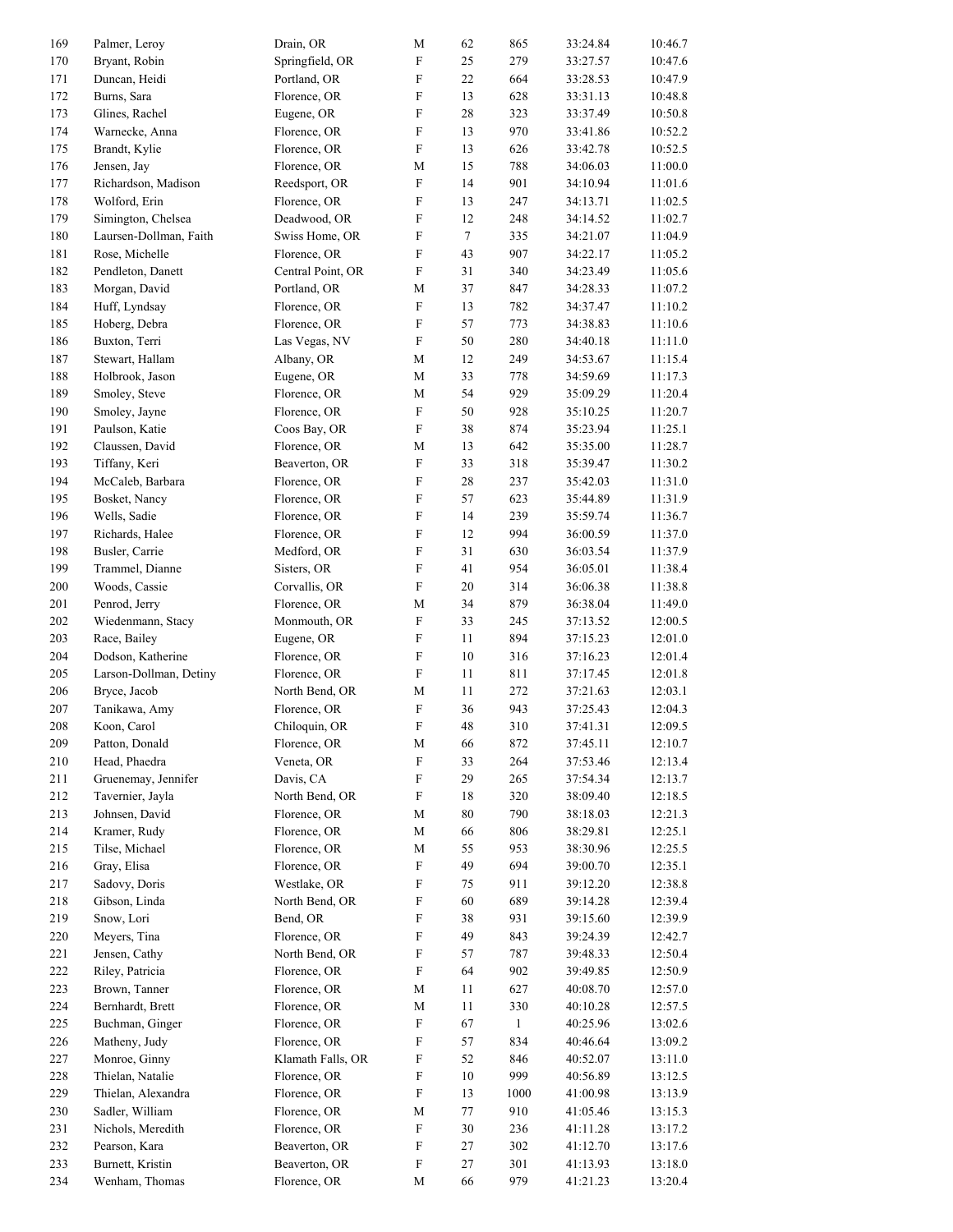| 235 | Robert, Elizabeth    | Florence, OR      | $\mathbf F$               | 39               | 903         | 41:21.94 | 13:20.6 |
|-----|----------------------|-------------------|---------------------------|------------------|-------------|----------|---------|
| 236 | Wagner, Scott        | Renton, WA        | $\mathbf M$               | 11               | 968         | 41:31.43 | 13:23.7 |
|     |                      |                   |                           |                  |             |          |         |
| 237 | Rose, Elyssa         | Florence, OR      | $\boldsymbol{\mathrm{F}}$ | 10               | 906         | 41:33.53 | 13:24.4 |
| 238 | Bacon, Kay           | Florence, OR      | $\mathbf F$               | 65               | 614         | 41:38.53 | 13:26.0 |
| 239 | Pike, Karla          | Florence, OR      | $\boldsymbol{\mathrm{F}}$ | 55               | 887         | 41:45.07 | 13:28.1 |
| 240 | Fowner, Robert       | Florence, OR      | $\mathbf M$               | 49               | 680         | 41:49.89 | 13:29.6 |
| 241 | Wells, Gabe          | Florence, OR      | $\mathbf M$               | 10               | 975         | 41:51.43 | 13:30.1 |
| 242 | Pickell, Jack        | Florence, OR      | $\mathbf M$               | $10\,$           | 884         | 41:53.73 | 13:30.9 |
| 243 | Andrews, Robin       | Florence, OR      | $\boldsymbol{\mathrm{F}}$ | 47               | 612         | 41:59.07 | 13:32.6 |
|     |                      |                   |                           |                  |             |          |         |
| 244 | Rocha, Katrina       | Florence, OR      | $\boldsymbol{\mathrm{F}}$ | 25               | 904         | 42:00.25 | 13:33.0 |
| 245 | Pearn, Audrey        | Florence, OR      | $\boldsymbol{\mathrm{F}}$ | $70\,$           | 876         | 42:16.73 | 13:38.3 |
| 246 | Byerly, Josh         | Eugene, OR        | $\mathbf M$               | 25               | 345         | 42:18.05 | 13:38.7 |
| 247 | Coyle, Laura         | Eugene, OR        | $\boldsymbol{\mathrm{F}}$ | 25               | 344         | 42:18.44 | 13:38.9 |
| 248 | Nayman, Susan        | Coos Bay, OR      | F                         | 41               | 333         | 42:24.86 | 13:40.9 |
| 249 | Newlin, Elaine       | Florence, OR      | $\mathbf F$               | 62               | $\,$ 8 $\,$ | 42:28.16 | 13:42.0 |
|     |                      |                   | $\mathbf F$               | 66               | 998         |          |         |
| 250 | Casper, Audrey       | Florence, OR      |                           |                  |             | 42:59.97 | 13:52.2 |
| 251 | Parsons, Maxwell     | Seattle, WA       | $\mathbf M$               | $11\,$           | 870         | 43:01.22 | 13:52.7 |
| 252 | Lemhouse, Tristin    | Florence, OR      | ${\rm F}$                 | 13               | 817         | 43:07.29 | 13:54.6 |
| 253 | Torrey, Kylee        | Florence, OR      | $\boldsymbol{\mathrm{F}}$ | $\boldsymbol{9}$ | 286         | 43:08.93 | 13:55.1 |
| 254 | Huff, Kylie          | Florence, OR      | ${\bf F}$                 | 13               | 781         | 43:10.11 | 13:55.5 |
| 255 | Gustafson, Brent     | Florence, OR      | $\mathbf M$               | $\,$ 8 $\,$      | 696         | 43:14.80 | 13:57.0 |
| 256 | Gustafson, Joe       | Florence, OR      | $\mathbf M$               | 36               | 697         | 43:15.63 | 13:57.3 |
|     |                      |                   |                           |                  |             |          |         |
| 257 | Myers, Teri          | Florence, OR      | ${\bf F}$                 | 63               | 851         | 43:48.21 | 14:07.8 |
| 258 | Suckow, Yvonne       | Florence, OR      | $\boldsymbol{\mathrm{F}}$ | 62               | 940         | 43:49.53 | 14:08.2 |
| 259 | Wenham, Lillian      | Florence, OR      | $\boldsymbol{\mathrm{F}}$ | $\boldsymbol{7}$ | 978         | 43:55.13 | 14:10.0 |
| 260 | May, Lauren          | Eugene, OR        | $\boldsymbol{\mathrm{F}}$ | 28               | 836         | 44:01.92 | 14:12.2 |
| 261 | Watkins, Abby        | Florence, OR      | $\boldsymbol{\mathrm{F}}$ | 10               | 971         | 44:15.83 | 14:16.7 |
| 262 | Wescott, Virginia    | Reedsport, OR     | ${\rm F}$                 | 60               | 980         | 44:28.19 | 14:20.7 |
| 263 | Sadler, Linda        | Florence, OR      | $\boldsymbol{\mathrm{F}}$ | 61               | 909         | 44:50.09 | 14:27.8 |
|     |                      |                   |                           |                  |             |          |         |
| 264 | Wiznerowicz, Cheryl  | Tigard, OR        | $\boldsymbol{\mathrm{F}}$ | 35               | 984         | 45:01.33 | 14:31.4 |
| 265 | Harpole, Jeannette   | Eugene, OR        | ${\bf F}$                 | 36               | 262         | 45:02.58 | 14:31.8 |
| 266 | Trolinger, Joanna    | Pleasant Hill, OR | $\mathbf F$               | 67               | 956         | 45:07.46 | 14:33.4 |
| 267 | Smith, Dolores       | Walterville, OR   | $\boldsymbol{\mathrm{F}}$ | 55               | 926         | 45:17.27 | 14:36.5 |
| 268 | De Alwis, Phyllis    | Springfield, OR   | $\boldsymbol{\mathrm{F}}$ | 52               | 652         | 45:18.20 | 14:36.8 |
| 269 | Pendergrass, Kennedy | Florence, OR      | $\boldsymbol{\mathrm{F}}$ | 12               | 277         | 46:43.03 | 15:04.2 |
| 270 | Oswald, Kimberley    | Portland, OR      | ${\bf F}$                 | 38               | 861         | 46:45.14 | 15:04.9 |
|     |                      |                   |                           |                  |             |          |         |
| 271 | Patton, Margaret     | Florence, OR      | $\mathbf F$               | 64               | 873         | 46:46.46 | 15:05.3 |
| 272 | Thielan, Kelsie      | Florence, OR      | $\mathbf F$               | 46               | 996         | 47:33.77 | 15:20.6 |
| 273 | McDermott, Kathleen  | Florence, OR      | $\boldsymbol{\mathrm{F}}$ | 66               | 838         | 47:37.19 | 15:21.7 |
| 274 | Peters, Margaret     | Florence, OR      | F                         | 76               | 883         | 47:38.46 | 15:22.1 |
| 275 | Scott, John          | Florence, OR      | $\mathbf M$               | 67               | 919         | 47:39.76 | 15:22.5 |
| 276 | Brown, Wiatt         | Westlake, OR      | $\mathbf M$               | 11               | 313         | 47:51.41 | 15:26.3 |
| 277 | Brown, Mike          | Westlake, OR      | $\mathbf M$               | 60               | 312         | 48:09.47 | 15:32.1 |
| 278 | Devereaux, Patrice   | Florence, OR      | $\mathbf F$               | 55               | 656         | 48:15.45 | 15:34.0 |
|     |                      |                   |                           |                  |             |          |         |
| 279 | York, Rene           | Florence, OR      | $\boldsymbol{\mathrm{F}}$ | 35               | 990         | 48:15.85 | 15:34.1 |
| 280 | Obersinner, Jason    | Florence, OR      | M                         | 33               | 856         | 48:16.62 | 15:34.4 |
| 281 | Devereaux, Douglas   | Florence, OR      | $\mathbf M$               | 65               | 655         | 48:17.04 | 15:34.5 |
| 282 | Brown, Marji         | Westlake, OR      | $\boldsymbol{\mathrm{F}}$ | 58               | 311         | 48:21.08 | 15:35.8 |
| 283 | Pinnock, Susan       | Beaverton, OR     | $\boldsymbol{\mathrm{F}}$ | 42               | 889         | 48:22.18 | 15:36.2 |
| 284 | Pinnock, Cheryl      | Florence, OR      | $\boldsymbol{\mathrm{F}}$ | 52               | 888         | 48:25.11 | 15:37.1 |
| 285 | Brown, Erin          | Corvallis, OR     | ${\bf F}$                 | 30               | 309         | 48:26.00 | 15:37.4 |
|     |                      |                   |                           |                  |             |          |         |
| 286 | Scarberry, Sue       | Florence, OR      | $\boldsymbol{\mathrm{F}}$ | 60               | 914         | 48:36.50 | 15:40.8 |
| 287 | Lujan, Ruth          | Florence, OR      | $\boldsymbol{\mathrm{F}}$ | 74               | 823         | 48:38.49 | 15:41.4 |
| 288 | Blacketer, Sheila    | Salem, OR         | $\boldsymbol{\mathrm{F}}$ | 42               | 343         | 48:54.00 | 15:46.5 |
| 289 | Jacobson, Jaymie     | Salem, OR         | $\boldsymbol{\mathrm{F}}$ | 28               | 346         | 48:55.03 | 15:46.8 |
| 290 | Potter, Kistina      | Florence, OR      | $\boldsymbol{\mathrm{F}}$ | 18               | 13          | 48:55.45 | 15:46.9 |
| 291 | Reimer, Debi         | Florence, OR      | $\boldsymbol{\mathrm{F}}$ | 51               | 11          | 49:48.16 | 16:03.9 |
| 292 | Porter, Carla        | Florence, OR      | $\mathbf F$               | 63               | 891         | 50:11.41 | 16:11.4 |
|     |                      |                   |                           |                  |             |          |         |
| 293 | Kennedy, Vickie      | Florence, OR      | $\mathbf F$               | 55               | 799         | 50:14.07 | 16:12.3 |
| 294 | Hahn, Dianne         | Florence, OR      | $\boldsymbol{\mathrm{F}}$ | 57               | 699         | 50:38.48 | 16:20.2 |
| 295 | Vander Have, Adrian  | Westlake, OR      | M                         | 63               | 962         | 50:39.89 | 16:20.6 |
| 296 | Vander Have, Bonnie  | Westlake, OR      | F                         | 68               | 963         | 50:40.23 | 16:20.7 |
| 297 | Epple, Rose          | Florence, OR      | F                         | 61               | 671         | 50:55.21 | 16:25.6 |
| 298 | Henson, Ellen        | Florence, OR      | $\boldsymbol{\mathrm{F}}$ | 56               | 769         | 50:56.27 | 16:25.9 |
| 299 | Perry, Karen         | Florence, OR      | $\mathbf F$               | 53               | 882         | 50:57.35 | 16:26.2 |
|     |                      |                   |                           |                  |             |          |         |
| 300 | Scott, Kathy         | Westlake, OR      | $\mathbf F$               | 54               | 255         | 50:58.51 | 16:26.6 |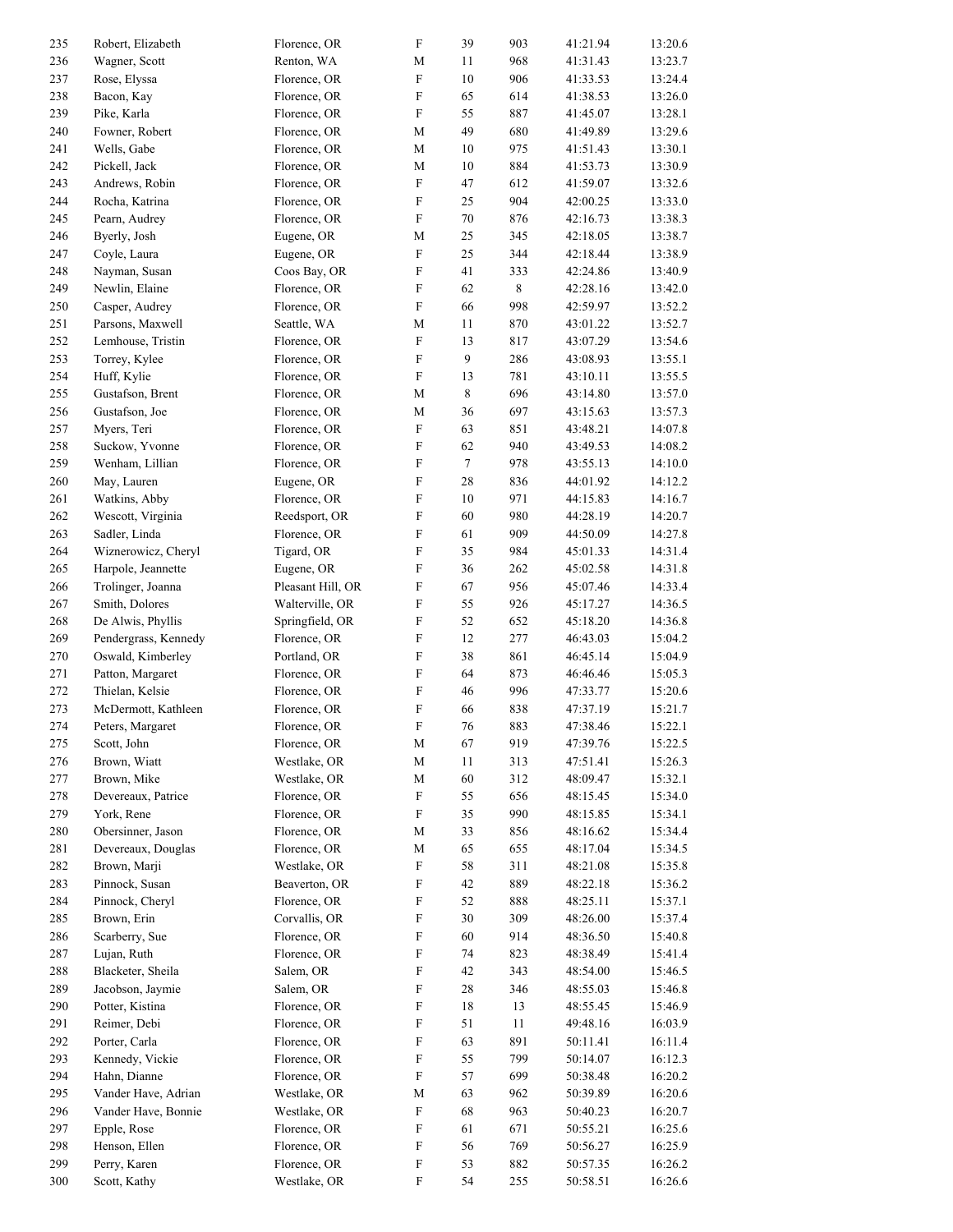| 301 | Favela, Genoveva    | Florence, OR       | $\boldsymbol{\mathrm{F}}$ | 73               | 673            | 51:16.37   | 16:32.4 |
|-----|---------------------|--------------------|---------------------------|------------------|----------------|------------|---------|
| 302 | Epley, Ronald       | Reedsport, OR      | М                         | 49               | 670            | 51:21.92   | 16:34.2 |
| 303 | Caporale, Nicole    | Florence, OR       | ${\rm F}$                 | 34               | 636            | 51:23.40   | 16:34.6 |
| 304 | King, Dennis        | Florence, OR       | $\mathbf M$               | 51               | 802            | 51:25.24   | 16:35.2 |
| 305 | Walker, Robin       | Eugene, OR         | $\boldsymbol{\mathrm{F}}$ | 33               | $\overline{4}$ | 51:26.76   | 16:35.7 |
| 306 | Race, Tiffany       | Eugene, OR         | $\boldsymbol{\mathrm{F}}$ | 28               | 895            | 51:27.20   | 16:35.9 |
| 307 | Aguilar, Raelee     | Florence, OR       | ${\rm F}$                 | $30\,$           | 243            | 51:27.84   | 16:36.1 |
| 308 | Pendeleton, Tony    | Central Point, OR  | $\mathbf M$               | 33               | 339            | 52:22.43   | 16:53.7 |
| 309 | Beidler, Aurae      | Corvallis, OR      | $\boldsymbol{\mathrm{F}}$ | $28\,$           | 619            | 52:24.27   | 16:54.3 |
| 310 | Johnson, Wanda      | Westlake, OR       | $\boldsymbol{\mathrm{F}}$ | 59               | 305            | 52:40.73   | 16:59.6 |
| 311 | Ham, Brittany       | Florence, OR       | $\boldsymbol{\mathrm{F}}$ | 18               | 233            | 52:46.51   | 17:01.5 |
| 312 | Allen, Kori         | Florence, OR       | F                         | $30\,$           | 235            | 52:48.03   | 17:01.9 |
| 313 | Potter, Honey       | Florence, OR       | $\boldsymbol{\mathrm{F}}$ | 47               | 892            | 54:29.00   | 17:34.5 |
| 314 | Fimbres, Jaclyn     | Florence, OR       | F                         | 35               | 675            | 54:30.08   | 17:34.9 |
| 315 | Pendergrass, Karen  | Florence, OR       | $\boldsymbol{\mathrm{F}}$ | 62               | 278            | 54:51.13   | 17:41.7 |
| 316 | Skinkis, Karen      | Philomath, OR      | $\boldsymbol{\mathrm{F}}$ | $40\,$           | 923            | 54:52.16   | 17:42.0 |
| 317 | Hammond, Beth       | Pleasant Hill, OR  | $\boldsymbol{\mathrm{F}}$ | 63               | 754            | 54:53.47   | 17:42.4 |
| 318 | Farres, Valerie     | Salem, OR          | $\boldsymbol{\mathrm{F}}$ | 49               | 672            | 54:58.78   | 17:44.1 |
| 319 | Bennett, Cecelia    | Florence, OR       | $\boldsymbol{\mathrm{F}}$ | 68               | 621            | 55:33.93   | 17:55.5 |
| 320 | Parsons, John       | Eugene, OR         | $\mathbf M$               | 80               | 866            | 55:43.00   | 17:58.4 |
| 321 | Parsons, Kyle       | Seattle, WA        | $\mathbf M$               | 47               | 868            | 55:45.01   | 17:59.0 |
| 322 | Lundberg, Eric      | Eugene, OR         | $\mathbf M$               | 48               | 824            | 55:46.39   | 17:59.5 |
| 323 | Butler, Kathleen    | Florence, OR       | ${\rm F}$                 | 71               | 632            | 56:13.13   | 18:08.1 |
| 324 | Hudson, Barb        | Coeur D' Alene, ID | $\boldsymbol{\mathrm{F}}$ | 69               | 780            | 56:13.70   | 18:08.3 |
| 325 | Potter, Sierra      | Florence, OR       | ${\rm F}$                 | 11               | 349            | 56:16.24   | 18:09.1 |
| 326 | Thielan, Madeline   | Florence, OR       | ${\rm F}$                 | 10               | 997            | 56:17.42   | 18:09.5 |
| 327 | Frankhouser, Bobbie | Florence, OR       | $\boldsymbol{\mathrm{F}}$ | 56               | 682            | 56:17.96   | 18:09.7 |
| 328 | Talbot, Patricia    | Florence, OR       | ${\rm F}$                 | 65               | 942            | 56:18.40   | 18:09.8 |
| 329 | Myers, Jessica      | Florence, OR       | $\boldsymbol{\mathrm{F}}$ | $27\,$           | 850            | 56:18.85   | 18:10.0 |
| 330 | Thielan, Greg       | Florence, OR       | $\mathbf M$               | 48               | 995            | 56:20.99   | 18:10.6 |
| 331 | Harrison, Kainunn   | Florence, OR       | $\mathbf M$               | $\,$ 8 $\,$      | 758            | 56:43.08   | 18:17.8 |
| 332 | Maples, Celia       | Florence, OR       | $\boldsymbol{\mathrm{F}}$ | 74               | 830            | 56:50.33   | 18:20.1 |
| 333 | Bogart, Ellie       | Florence, OR       | $\boldsymbol{\mathrm{F}}$ | 66               | 288            | 57:15.89   | 18:28.4 |
| 334 | Harvey, Mary        | Florence, OR       | $\boldsymbol{\mathrm{F}}$ | 62               | 760            | 57:44.87   | 18:37.7 |
| 335 | Howes, Pamela       | Florence, OR       | $\boldsymbol{\mathrm{F}}$ | 72               | 779            | 57:45.36   | 18:37.9 |
| 336 | Sloan, Suzanne      | Florence, OR       | ${\rm F}$                 | 61               | 925            | 57:57.76   | 18:41.9 |
| 337 | Sloan, Ron          | Florence, OR       | $\mathbf M$               | 63               | 924            | 57:59.09   | 18:42.3 |
| 338 | Ambrosio, Denise    | Tualatin, OR       | ${\rm F}$                 | 41               | 328            | 58:04.66   | 18:44.1 |
| 339 | Fischer, Cherie     | Milwaukie, OR      | $\boldsymbol{\mathrm{F}}$ | 41               | 324            | 58:06.20   | 18:44.6 |
| 340 | Anderson, Jeff      | Florence, OR       | М                         | 11               | 326            | 58:06.58   | 18:44.7 |
| 341 | Anderson, Harmony   | Florence, OR       | $\boldsymbol{\mathrm{F}}$ | $\boldsymbol{9}$ | 327            | 58:06.96   | 18:44.8 |
| 342 | Wells, Maryann      | Florence, OR       | $\boldsymbol{\mathrm{F}}$ | 19               | 336            | 58:18.91   | 18:48.7 |
| 343 | Wright, Stephanie   | Salem, OR          | $\boldsymbol{\mathrm{F}}$ | 27               | 987            | 58:22.31   | 18:49.8 |
| 344 | Sneddon, Kady       | Salem, OR          | $\boldsymbol{\mathrm{F}}$ | 27               | 930            | 58:23.68   | 18:50.2 |
| 345 | Claussen, Hope      | Florence, OR       | $\boldsymbol{\mathrm{F}}$ | 11               | 643            | 59:18.82   | 19:08.0 |
| 346 | St. Thomas, Susan   | Florence, OR       | $\boldsymbol{\mathrm{F}}$ | 48               | 932            | 59:20.05   | 19:08.4 |
| 347 | Stewart, Patricia   | Florence, OR       | $\boldsymbol{\mathrm{F}}$ | 67               | 936            | 1:01:48.53 | 19:56.3 |
| 348 | Kelly, Virginia     | Florence, OR       | $\boldsymbol{\mathrm{F}}$ | 67               | 798            | 1:01:54.85 | 19:58.3 |
| 349 | Lasota, Beverly     | Florence, OR       | $\boldsymbol{\mathrm{F}}$ | 71               | 812            | 1:01:56.04 | 19:58.7 |
| 350 | Parsons, Sharon     | Eugene, OR         | F                         | 78               | 871            | 1:03:11.73 | 20:23.1 |
| 351 | Ham, Jill           | Florence, OR       | $\boldsymbol{\mathrm{F}}$ | 55               | 234            | 1:04:25.51 | 20:46.9 |
| 352 | Mann, Pamela        | Florence, OR       | F                         | 57               | 232            | 1:04:26.80 | 20:47.4 |
| 353 | Robertson, Lori     | Florence, OR       | $\boldsymbol{\mathrm{F}}$ | 50               | 241            | 1:05:24.30 | 21:05.9 |
| 354 | Robertson, Gordon   | Florence, OR       | M                         | 54               | 242            | 1:05:25.45 | 21:06.3 |
| 355 | Herr, Lucille       | Florence, OR       | ${\rm F}$                 | 79               | 770            | 1:05:37.69 | 21:10.2 |
| 356 | Kovac, Lisa         | Eugene, OR         | ${\bf F}$                 | 50               | 805            | 1:06:56.21 | 21:35.6 |
| 357 | Rose, Camryn        | Florence, OR       | $\boldsymbol{\mathrm{F}}$ | 5                | 905            | 1:12:51.11 | 23:30.0 |
| 358 | Goldflam, Charlotte | Florence, OR       | ${\bf F}$                 | 71               | 691            | 1:12:52.63 | 23:30.5 |
|     |                     |                    |                           |                  |                |            |         |

## **5K Age Group Results**

|             |       | <b>5K Age Group Results</b> |                |     |          |         |  |  |  |  |
|-------------|-------|-----------------------------|----------------|-----|----------|---------|--|--|--|--|
| Category    | Place | Name                        | City           | Age | Time     | Pace    |  |  |  |  |
| $1-10$ Male |       |                             |                |     |          |         |  |  |  |  |
|             |       | Burns, Sean                 | Florence, OR   | 10  | 27:02.84 | 08:43.5 |  |  |  |  |
|             |       | King, Kyle                  | Florence, OR   | 10  | 30:30.88 | 09:50.6 |  |  |  |  |
|             |       | Coleman, Ryan               | North Bend, OR | 10  | 30:32.93 | 09:51.3 |  |  |  |  |
|             | 4     | Parsons, Logan              | Seattle, WA    | 8   | 30:41.39 | 09:54.0 |  |  |  |  |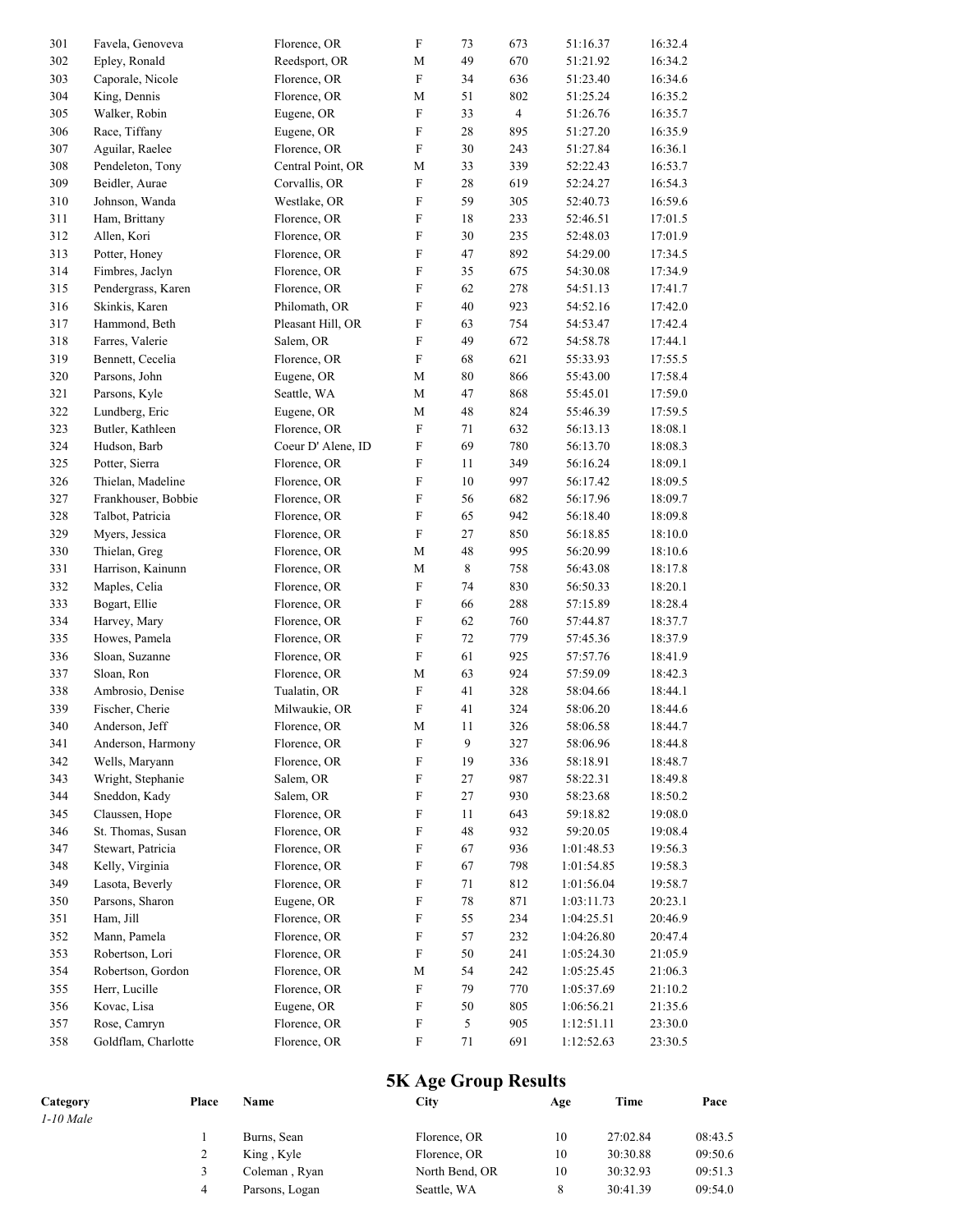|              | 5                        | Clawson, Cade                   | Florence, OR                 | 10               | 30:49.89             | 09:56.7            |
|--------------|--------------------------|---------------------------------|------------------------------|------------------|----------------------|--------------------|
|              | 6                        | Hoffman, Jake                   | Eugene, OR                   | 8                | 30:50.52             | 09:56.9            |
|              | $\boldsymbol{7}$         | Wells, Gabe                     | Florence, OR                 | 10               | 41:51.43             | 13:30.1            |
|              | 8                        | Pickell, Jack                   | Florence, OR                 | 10               | 41:53.73             | 13:30.9            |
|              | 9                        | Gustafson, Brent                | Florence, OR                 | $\,$ 8 $\,$      | 43:14.80             | 13:57.0            |
|              | 10                       | Harrison, Kainunn               | Florence, OR                 | 8                | 56:43.08             | 18:17.8            |
| 1-10 Female  |                          |                                 |                              |                  |                      |                    |
|              | $\mathbf{1}$             | Long, Brittany                  | Florence, OR                 | 9                | 26:48.06             | 08:38.7            |
|              | $\overline{\mathbf{c}}$  | Mans, Celie                     | Florence, OR                 | 10               | 28:33.83             | 09:12.8            |
|              | 3                        | Wagner, Hannah                  | Renton, WA                   | 9                | 32:29.52             | 10:28.9            |
|              | $\overline{\mathcal{L}}$ | Laursen-Dollman, Faith          | Swiss Home, OR               | $\boldsymbol{7}$ | 34:21.07             | 11:04.9            |
|              | 5                        | Dodson, Katherine               | Florence, OR                 | 10               | 37:16.23             | 12:01.4            |
|              | 6                        | Thielan, Natalie                | Florence, OR                 | 10               | 40:56.89             | 13:12.5            |
|              | 7                        | Rose, Elyssa                    | Florence, OR                 | 10               | 41:33.53             | 13:24.4            |
|              | 8                        | Torrey, Kylee                   | Florence, OR                 | 9                | 43:08.93             | 13:55.1            |
|              | 9                        | Wenham, Lillian                 | Florence, OR                 | $\tau$           | 43:55.13             | 14:10.0            |
|              | $10\,$                   | Watkins, Abby                   | Florence, OR                 | 10               | 44:15.83             | 14:16.7            |
|              | $11\,$                   | Thielan, Madeline               | Florence, OR                 | 10               | 56:17.42             | 18:09.5            |
|              | $12\,$                   | Anderson, Harmony               | Florence, OR                 | 9                | 58:06.96             | 18:44.8            |
|              | 13                       | Rose, Camryn                    | Florence, OR                 | 5                | 1:12:51.11           | 23:30.0            |
| 11-14 Male   |                          |                                 |                              |                  |                      |                    |
|              | $\mathbf{1}$             | Campbell, Matthew               | Florence, OR                 | 13               | 18:23.75             | 05:56.0            |
|              | $\overline{\mathbf{c}}$  | Devereux, Connor                | Coos Bay, OR                 | 14               | 18:28.45             | 05:57.6            |
|              | 3                        | Campbell, Seth                  | Florence, OR                 | 12               | 20:03.23             | 06:28.1            |
|              | $\overline{\mathcal{L}}$ | Marbas, Mack                    | Florence, OR                 | 13               | 21:46.30             | 07:01.4            |
|              | 5                        | Dodson, John                    | Florence, OR                 | 13               | 21:57.34             | 07:04.9            |
|              | 6                        | Denning, Trevor                 | Florence, OR                 | 13               | 22:50.04             | 07:21.9            |
|              | 7                        | Stonelake, Mitchell             | Florence, OR                 | 13               | 22:52.81             | 07:22.8            |
|              | 8                        | Mitchell, Preston               | Florence, OR                 | 11               | 23:01.64             | 07:25.7            |
|              | 9                        | Schofield, Brian                | Florence, OR                 | 13               | 24:50.88             | 08:00.9            |
|              | 10                       | Denning, Ryan                   | Florence, OR                 | 11               | 24:52.02             | 08:01.3            |
|              | 11                       | Stewart, Jackson                | Springfield, OR              | 13               | 26:51.19             | 08:39.7            |
|              | $12\,$                   | Peterson, Jon                   | Florence, OR                 | 13               | 27:12.35             | 08:46.6            |
|              | 13                       | Dodson, Nicholas                | Florence, OR                 | 12               | 27:34.31             | 08:53.6            |
|              | 14                       | Walker, Tyler                   | Eugene, OR                   | 14               | 27:36.00             | 08:54.2            |
|              | 15                       | Stewart, Hayden                 | Springfield, OR              | 11               | 29:15.40             | 09:26.3            |
|              | 16                       | Jones, Tim                      | Waldport, OR                 | 13               | 29:17.25             | 09:26.9            |
|              | 17                       | Forrester, Ryan                 | Eugene, OR                   | 14               | 30:12.13             | 09:44.6            |
|              | 18                       | Hoffman, Noah                   | Eugene, OR                   | 14               | 30:48.84             | 09:56.4            |
|              | 19                       | Carter, Daegan                  | Florence, OR                 | 13               | 30:52.30             | 09:57.5            |
|              | 20                       | Stewart, Hallam                 | Albany, OR                   | 12               | 34:53.67             | 11:15.4            |
| 11-14 Female |                          |                                 |                              |                  |                      |                    |
|              | 1                        | Wells, Katelyn                  | Florence, OR                 | 13               | 23:13.59             | 07:29.5            |
|              | 2                        | King, Courtney                  | Florence, OR                 | 11               | 26:48.73             | 08:38.9            |
|              | 3                        | Devereux, Lindsay               | Coos Bay, OR                 | 12               | 26:59.57             | 08:42.4            |
|              | 4                        | Jones, Danielle                 | Noti, OR                     | 12               | 27:21.40             | 08:49.5            |
|              | 5                        | Dodson, Alexandra               | Florence, OR                 | 14               | 28:04.57             | 09:03.4            |
|              | 6                        | Lea, April                      | Florence, OR                 | 13               | 29:23.44             | 09:28.9            |
|              | 7                        | Libby, Nicole                   | Florence, OR                 | 13               | 30:13.93             | 09:45.1            |
|              | 8                        | Coleman, Jennifer               | North Bend, OR               | 13               | 30:47.63             | 09:56.0            |
|              | 9                        | Pickell, Meghan                 | Florence, OR                 | 11               | 31:26.94             | 10:08.7            |
|              | $10\,$                   | Walker, Megan                   | Eugene, OR                   | 11               | 32:27.36             | 10:28.2            |
|              | 11                       | Burns, Sara                     | Florence, OR                 | 13               | 33:31.13             | 10:48.8            |
|              | 12                       | Warnecke, Anna                  | Florence, OR                 | 13               | 33:41.86             | 10:52.2            |
|              | 13                       | Brandt, Kylie                   | Florence, OR                 | 13               | 33:42.78             | 10:52.5            |
|              | 14                       | Richardson, Madison             | Reedsport, OR                | 14               | 34:10.94             | 11:01.6            |
|              | 15                       | Wolford, Erin                   | Florence, OR                 | 13               | 34:13.71             | 11:02.5            |
|              | $16\,$                   | Simington, Chelsea              | Deadwood, OR                 | 12               | 34:14.52             | 11:02.7            |
|              | 17                       | Huff, Lyndsay                   | Florence, OR                 | 13               | 34:37.47             | 11:10.2            |
|              | $18\,$                   | Wells, Sadie                    | Florence, OR                 | 14               | 35:59.74             | 11:36.7            |
|              | 19                       |                                 | Florence, OR                 | 12               |                      |                    |
|              | 20                       | Richards, Halee<br>Race, Bailey | Eugene, OR                   | 11               | 36:00.59<br>37:15.23 | 11:37.0<br>12:01.0 |
| 15-19 Male   |                          |                                 |                              |                  |                      |                    |
|              |                          |                                 |                              |                  |                      |                    |
|              | 1                        | Greenburg, Brad<br>Wells, Jesse | Florence, OR<br>Florence, OR | 16               | 17:41.89             | 05:42.5            |
|              | $\overline{\mathbf{c}}$  |                                 |                              | 15               | 17:42.13             | 05:42.6            |
|              | 3                        | Gray, Henry                     | Florence, OR                 | 18               | 19:20.45             | 06:14.3            |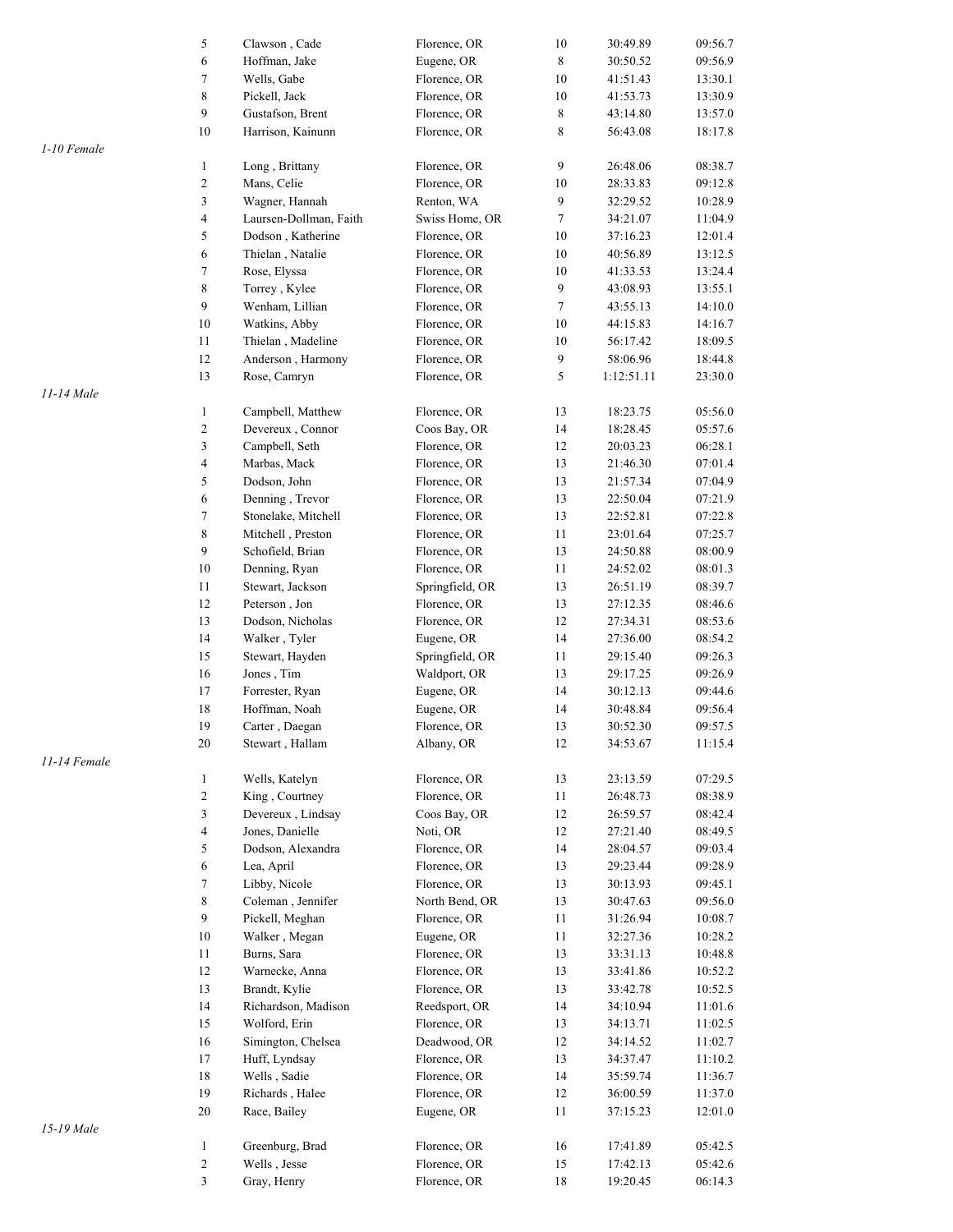|              | $\sqrt{4}$              | Fundrey, Will         | Florence, OR      | 17     | 21:05.84 | 06:48.3 |
|--------------|-------------------------|-----------------------|-------------------|--------|----------|---------|
|              | 5                       | Keck, Mason           | Florence, OR      | 19     | 21:35.66 | 06:58.0 |
|              | 6                       | Kerner, Isaac         | Florence, OR      | 15     | 22:32.27 | 07:16.2 |
|              | $\boldsymbol{7}$        | McLain, Pat           | Bend, OR          | 19     | 23:37.13 | 07:37.1 |
|              | 8                       | West, Brett           | Florence, OR      | 17     | 25:28.73 | 08:13.1 |
|              | 9                       | Jensen, Jay           | Florence, OR      | 15     | 34:06.03 | 11:00.0 |
| 15-19 Female |                         |                       |                   |        |          |         |
|              |                         |                       |                   |        |          |         |
|              | $\mathbf{1}$            | Frasier, Francesca    | Coquille, OR      | 18     | 21:15.45 | 06:51.4 |
|              | $\sqrt{2}$              | Lea, Lillian          | Florence, OR      | 16     | 23:31.08 | 07:35.2 |
|              | 3                       | Voogd, Stacie         | Florence, OR      | 17     | 25:47.38 | 08:19.2 |
|              | $\overline{\mathbf{4}}$ | Smith, Hannah         | Reedsport, OR     | 18     | 27:47.43 | 08:57.9 |
|              | 5                       | Jacobs, Sandy         | Hoquiam, WA       | 17     | 31:12.49 | 10:04.0 |
|              | 6                       | Head, Rachael         | Damascus, OR      | 16     | 31:18.81 | 10:06.1 |
|              | 7                       | Head, Amber           | Damascus, OR      | 17     | 32:44.14 | 10:33.6 |
|              | $\,$ 8 $\,$             | Tavernier, Jayla      | North Bend, OR    | 18     | 38:09.40 | 12:18.5 |
|              | $\boldsymbol{9}$        | Potter, Kistina       | Florence, OR      | 18     | 48:55.45 | 15:46.9 |
|              | 10                      | Ham, Brittany         | Florence, OR      | $18\,$ | 52:46.51 | 17:01.5 |
|              |                         |                       |                   |        |          |         |
|              | 11                      | Wells, Maryann        | Florence, OR      | 19     | 58:18.91 | 18:48.7 |
| 20-24 Male   |                         |                       |                   |        |          |         |
|              | $\mathbf{1}$            | Vaccaro, Cal          | Florence, OR      | 21     | 20:02.46 | 06:27.9 |
|              | $\sqrt{2}$              | Huntington, Christian | Florence, OR      | 20     | 22:19.44 | 07:12.1 |
|              | 3                       | Lundberg, Cameron     | Eugene, OR        | 21     | 22:49.08 | 07:21.6 |
|              | $\sqrt{4}$              | Gates, Jonathan       | Florence, OR      | 22     | 23:35.17 | 07:36.5 |
|              | 5                       | Nicholson, Aaron      | Eugene, OR        | 24     | 26:25.88 | 08:31.6 |
|              | 6                       | Reyna, Nicholas       | Salem, OR         | 24     | 26:39.78 | 08:36.1 |
|              | $\tau$                  | Perry, Ben            | Gaston, OR        | 24     | 26:49.60 | 08:39.2 |
| 20-24 Female |                         |                       |                   |        |          |         |
|              | $\mathbf{1}$            | Thramer, Heidi        | Corvallis, OR     | 22     | 25:55.73 | 08:21.8 |
|              | $\sqrt{2}$              |                       |                   | 24     |          | 09:06.4 |
|              |                         | Shaffer, Karissa      | Reedsport, OR     |        | 28:13.73 |         |
|              | 3                       | Best, Michelle        | Salem, OR         | 23     | 28:59.42 | 09:21.1 |
|              | $\overline{4}$          | Cuellar, Julia        | Eugene, OR        | 24     | 29:38.39 | 09:33.7 |
|              | 5                       | Stonelake, Heather    | Corvallis, OR     | 20     | 31:48.98 | 10:15.8 |
|              | 6                       | Hylton, Kaeleen       | Portland, OR      | 22     | 32:26.67 | 10:28.0 |
|              | $\boldsymbol{7}$        | Terra, Jessica        | Reedsport, OR     | 23     | 32:32.85 | 10:30.0 |
|              | 8                       | Duncan, Heidi         | Portland, OR      | 22     | 33:28.53 | 10:47.9 |
|              | 9                       | Woods, Cassie         | Corvallis, OR     | 20     | 36:06.38 | 11:38.8 |
| 25-29 Male   |                         |                       |                   |        |          |         |
|              | $\mathbf{1}$            | Floeck, Travis        | Eugene, OR        | 27     | 17:11.37 | 05:32.7 |
|              | $\sqrt{2}$              | Mans, Justin          | Florence, OR      | 29     | 19:47.54 | 06:23.1 |
|              | 3                       | Galvan, Rogelio       | Florence, OR      | 29     | 20:12.53 | 06:31.1 |
|              | $\sqrt{4}$              | Dunham, Jon           | Florence, OR      | 27     | 20:29.74 | 06:36.7 |
|              |                         |                       |                   |        |          |         |
|              | 5                       | Wright, Robbie        | Salem, OR         | 27     | 24:46.39 | 07:59.5 |
|              | 6                       | Huntington, Henry     | Portland, OR      | 29     | 25:51.14 | 08:20.4 |
|              | $\boldsymbol{7}$        | Dahlman, Scott        | Lacy, WA          | 27     | 26:18.29 | 08:29.1 |
|              | 8                       | Ledbetter, Aaron      | Springfield, OR   | 27     | 26:44.77 | 08:37.7 |
|              | 9                       | Byerly, Josh          | Eugene, OR        | 25     | 42:18.05 | 13:38.7 |
| 25-29 Female |                         |                       |                   |        |          |         |
|              | $\mathbf{1}$            | Sandmann, Megan       | Mcminnville, OR   | 25     | 24:23.02 | 07:51.9 |
|              | $\sqrt{2}$              | Dahlman, Megan        | Lacy, WA          | 25     | 27:16.53 | 08:47.9 |
|              | 3                       | Head, Hiromi          | Lake OSwego, OR   | 27     | 28:19.51 | 09:08.2 |
|              | $\overline{4}$          | Felt, Erin            | Dallas, OR        | 26     | 28:45.87 | 09:16.7 |
|              | 5                       |                       |                   | 25     |          | 09:34.0 |
|              |                         | Stonelake, Leslie     | Eugene, OR        |        | 29:39.33 |         |
|              | 6                       | Jensen, Sara          | Florence, OR      | 27     | 29:40.78 | 09:34.4 |
|              | 7                       | Linton, Erin          | Florence, OR      | 28     | 30:03.36 | 09:41.7 |
|              | $\,$ 8 $\,$             | Bryant, Tami          | Las Vegas, NV     | 27     | 30:59.46 | 09:59.8 |
|              | $\boldsymbol{9}$        | Card, Mylee           | Prineville, OR    | 26     | 32:37.55 | 10:31.5 |
|              | $10\,$                  | Harwood, TiaMarie     | Junction City, OR | 27     | 33:05.64 | 10:40.5 |
|              | 11                      | Bryant, Robin         | Springfield, OR   | 25     | 33:27.57 | 10:47.6 |
|              | 12                      | Glines, Rachel        | Eugene, OR        | 28     | 33:37.49 | 10:50.8 |
|              | 13                      | McCaleb, Barbara      | Florence, OR      | 28     | 35:42.03 | 11:31.0 |
|              | 14                      | Gruenemay, Jennifer   | Davis, CA         | 29     | 37:54.34 | 12:13.7 |
|              | 15                      | Pearson, Kara         | Beaverton, OR     | 27     | 41:12.70 | 13:17.6 |
|              |                         |                       |                   |        |          |         |
|              | 16                      | Burnett, Kristin      | Beaverton, OR     | 27     | 41:13.93 | 13:18.0 |
|              | 17                      | Rocha, Katrina        | Florence, OR      | 25     | 42:00.25 | 13:33.0 |
|              | 18                      | Coyle, Laura          | Eugene, OR        | 25     | 42:18.44 | 13:38.9 |
|              | 19                      | May, Lauren           | Eugene, OR        | 28     | 44:01.92 | 14:12.2 |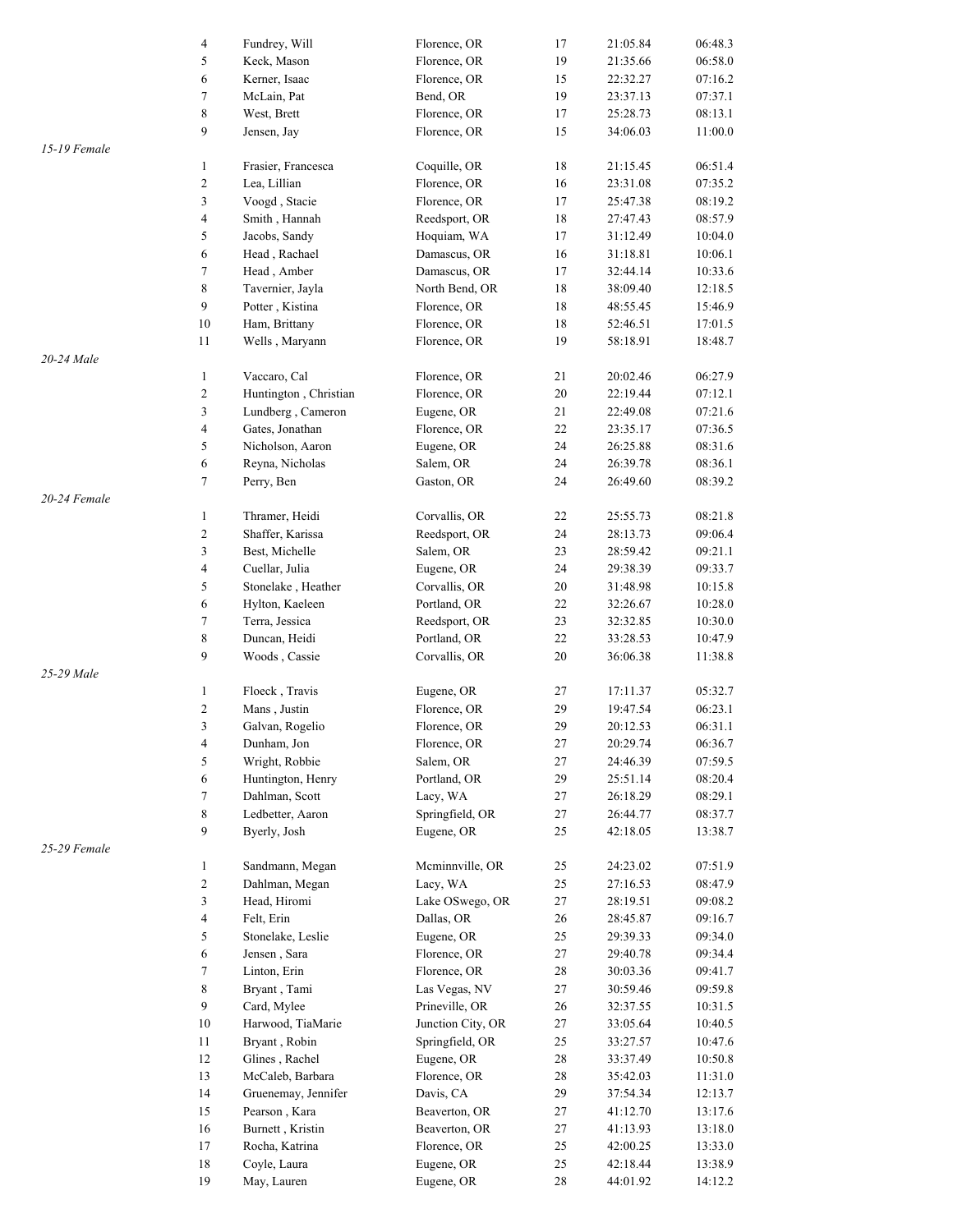|              | $20\,$                   | Jacobson, Jaymie    | Salem, OR         | 28     | 48:55.03 | 15:46.8 |
|--------------|--------------------------|---------------------|-------------------|--------|----------|---------|
|              | 21                       | Race, Tiffany       | Eugene, OR        | $28\,$ | 51:27.20 | 16:35.9 |
|              | $22\,$                   | Beidler, Aurae      | Corvallis, OR     | $28\,$ | 52:24.27 | 16:54.3 |
|              | $23\,$                   | Myers, Jessica      | Florence, OR      | 27     | 56:18.85 | 18:10.0 |
|              | 24                       | Wright, Stephanie   | Salem, OR         | 27     | 58:22.31 | 18:49.8 |
|              | 25                       | Sneddon, Kady       | Salem, OR         | 27     | 58:23.68 | 18:50.2 |
| 30-34 Male   |                          |                     |                   |        |          |         |
|              | $\mathbf{1}$             | Lampman, Ralph      | Florence, OR      | 31     | 22:22.74 | 07:13.1 |
|              | $\sqrt{2}$               | Head, Aaron         | Lake OSwego, OR   | 30     | 23:33.98 | 07:36.1 |
|              | $\mathfrak{Z}$           | Harpole, Eric       | Eugene, OR        | 32     | 27:05.36 | 08:44.3 |
|              | $\overline{\mathbf{4}}$  | Linton, Justin      | Florence, OR      | 30     | 29:59.99 | 09:40.6 |
|              | 5                        | Nickerson, Brandon  | Eugene, OR        | 34     | 30:05.15 | 09:42.3 |
|              | 6                        | Beidler, Jeffery    | Corvallis, OR     | 31     | 32:17.57 | 10:25.0 |
|              | 7                        | Holbrook, Jason     | Eugene, OR        | 33     | 34:59.69 | 11:17.3 |
|              | $\,$ 8 $\,$              |                     |                   | 34     |          |         |
|              | $\boldsymbol{9}$         | Penrod, Jerry       | Florence, OR      |        | 36:38.04 | 11:49.0 |
|              |                          | Obersinner, Jason   | Florence, OR      | 33     | 48:16.62 | 15:34.4 |
|              | $10\,$                   | Pendeleton, Tony    | Central Point, OR | 33     | 52:22.43 | 16:53.7 |
| 30-34 Female |                          |                     |                   |        |          |         |
|              | $\mathbf{1}$             | O'Neill, Julie      | Redmond, OR       | 34     | 21:09.03 | 06:49.4 |
|              | $\sqrt{2}$               | Lea, Tara           | Florence, OR      | 34     | 26:42.26 | 08:36.9 |
|              | $\mathfrak{Z}$           | Grant, Mary         | Portland, OR      | 31     | 26:43.66 | 08:37.3 |
|              | $\sqrt{4}$               | Wells, Stacy        | Florence, OR      | 32     | 28:23.30 | 09:09.5 |
|              | 5                        | Nickerson, Kristi   | Eugene, OR        | 33     | 29:18.24 | 09:27.2 |
|              | $\boldsymbol{6}$         | Head, Emily         | Sisters, OR       | 33     | 30:21.11 | 09:47.5 |
|              | $\boldsymbol{7}$         | Hoberg, Miranda     | Springfield, OR   | 31     | 30:22.75 | 09:48.0 |
|              | $\,$ 8 $\,$              | Wherity, Marianne   | Florence, OR      | 30     | 31:22.19 | 10:07.2 |
|              | 9                        | Pendleton, Danett   | Central Point, OR | 31     | 34:23.49 | 11:05.6 |
|              | 10                       | Tiffany, Keri       | Beaverton, OR     | 33     | 35:39.47 | 11:30.2 |
|              | 11                       | Busler, Carrie      | Medford, OR       | 31     | 36:03.54 | 11:37.9 |
|              | 12                       | Wiedenmann, Stacy   | Monmouth, OR      | 33     | 37:13.52 | 12:00.5 |
|              | 13                       | Head, Phaedra       | Veneta, OR        | 33     | 37:53.46 | 12:13.4 |
|              | 14                       | Nichols, Meredith   | Florence, OR      | $30\,$ | 41:11.28 | 13:17.2 |
|              | 15                       | Brown, Erin         | Corvallis, OR     | 30     | 48:26.00 | 15:37.4 |
|              | 16                       | Caporale, Nicole    | Florence, OR      | 34     | 51:23.40 | 16:34.6 |
|              | 17                       | Walker, Robin       | Eugene, OR        | 33     | 51:26.76 | 16:35.7 |
|              | $18\,$                   |                     | Florence, OR      | 30     |          |         |
|              |                          | Aguilar, Raelee     |                   |        | 51:27.84 | 16:36.1 |
|              | 19                       | Allen, Kori         | Florence, OR      | 30     | 52:48.03 | 17:01.9 |
| 35-39 Male   |                          | Head, Nyle          |                   |        |          | 07:50.7 |
|              | $\mathbf{1}$             |                     | Sisters, OR       | 36     | 24:19.24 |         |
|              | $\overline{c}$           | Coleson, Josh       | Florence, OR      | 35     | 27:14.37 | 08:47.2 |
|              | 3                        | Walker, Trevor      | Eugene, OR        | 35     | 27:58.16 | 09:01.3 |
|              | $\overline{\mathcal{A}}$ | Jones, Daniel       | Noti, OR          | 38     | 28:24.76 | 09:09.9 |
|              | 5                        | Wondra, Patrick     | Florence, OR      | 38     | 31:16.33 | 10:05.3 |
|              | 6                        | Busler, Herb        | Medford, OR       | 35     | 31:45.57 | 10:14.7 |
|              | $\boldsymbol{7}$         | Walter, Mark        | Eugene, OR        | 36     | 32:14.13 | 10:23.9 |
|              | $\,$ 8 $\,$              | Morgan, David       | Portland, OR      | 37     | 34:28.33 | 11:07.2 |
|              | 9                        | Gustafson, Joe      | Florence, OR      | 36     | 43:15.63 | 13:57.3 |
| 35-39 Female |                          |                     |                   |        |          |         |
|              | 1                        | Thrall, Marlo       | Eugene, OR        | 39     | 23:03.06 | 07:26.1 |
|              | $\sqrt{2}$               | McCormick, Allison  | Portland, OR      | 37     | 23:25.24 | 07:33.3 |
|              | 3                        | Casella, Willow     | Portland, OR      | 39     | 24:21.44 | 07:51.4 |
|              | $\sqrt{4}$               | Gaidrich, Rachel    | Hoquiam, WA       | 36     | 25:27.88 | 08:12.9 |
|              | 5                        | Sandberg, Shawna    | Hillsboro, OR     | 39     | 27:37.39 | 08:54.6 |
|              | 6                        | Murphy, Faye        | Florence, OR      | 35     | 28:21.63 | 09:08.9 |
|              | 7                        | Parsons, Kirsten    | Seattle, WA       | 38     | 28:29.64 | 09:11.5 |
|              | $\,$ 8 $\,$              | Wells, Alexis       | Florence, OR      | 36     | 29:25.23 | 09:29.4 |
|              | $\boldsymbol{9}$         | Hart, Deborah       | Eugene, OR        | 39     | 32:12.13 | 10:23.3 |
|              | $10\,$                   | Zaback, Toni        | Florence, OR      | 36     | 32:18.01 | 10:25.2 |
|              | 11                       | Hope, Lisa          | Damascus, OR      | 39     | 32:42.85 | 10:33.2 |
|              | 12                       | Fox, Polly          | Gladstone, OR     | 35     | 33:09.70 | 10:41.8 |
|              | 13                       | Paulson, Katie      | Coos Bay, OR      | 38     | 35:23.94 | 11:25.1 |
|              | 14                       | Tanikawa, Amy       | Florence, OR      | 36     | 37:25.43 | 12:04.3 |
|              | 15                       | Snow, Lori          | Bend, OR          | 38     | 39:15.60 | 12:39.9 |
|              | 16                       | Robert, Elizabeth   | Florence, OR      | 39     | 41:21.94 | 13:20.6 |
|              | 17                       | Wiznerowicz, Cheryl | Tigard, OR        | 35     | 45:01.33 | 14:31.4 |
|              | 18                       | Harpole, Jeannette  | Eugene, OR        | 36     | 45:02.58 | 14:31.8 |
|              |                          |                     |                   |        |          |         |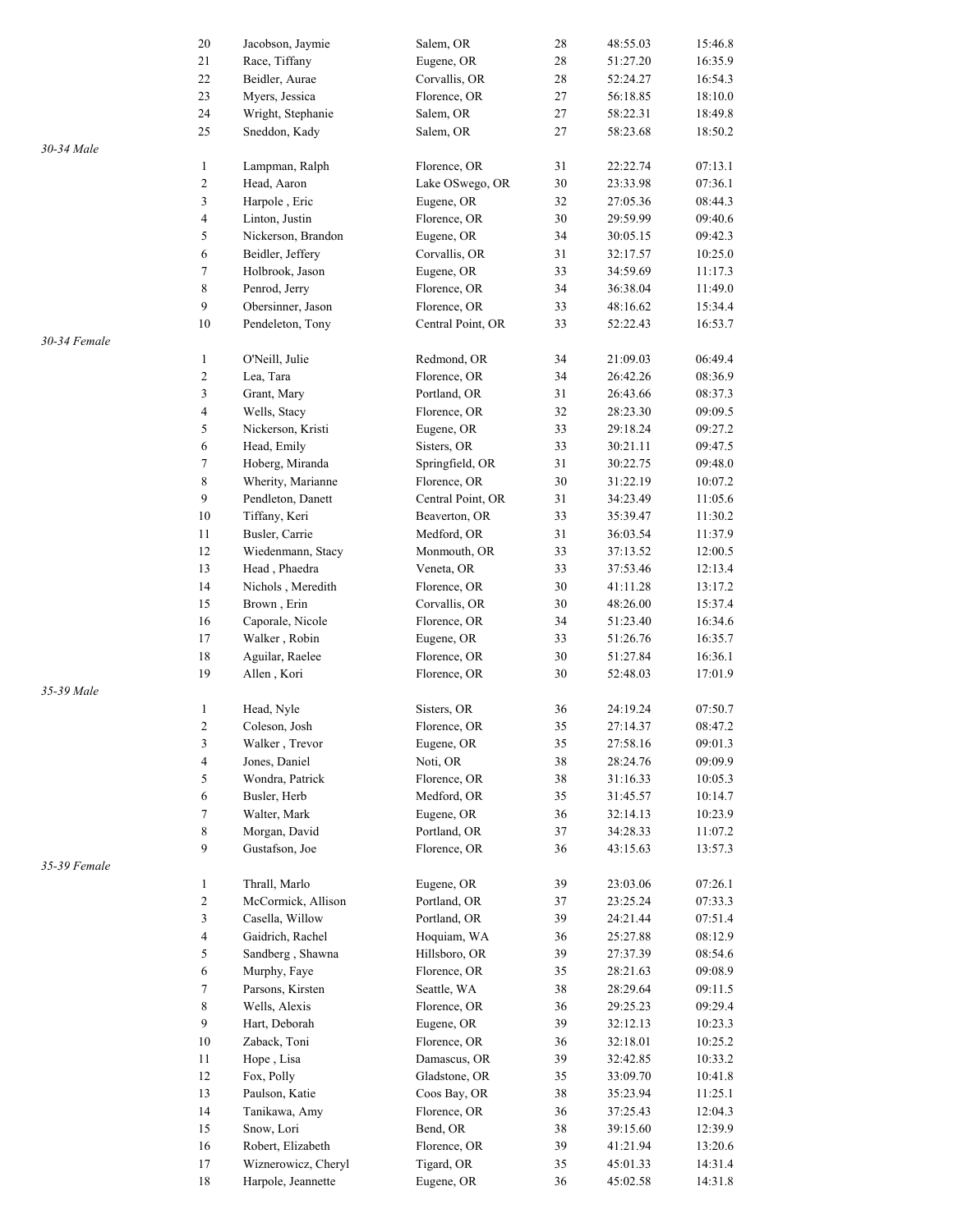|              |                         |                           |                 |    |            | 15:04.9 |
|--------------|-------------------------|---------------------------|-----------------|----|------------|---------|
|              | 19                      | Oswald, Kimberley         | Portland, OR    | 38 | 46:45.14   |         |
|              | $20\,$                  | York, Rene                | Florence, OR    | 35 | 48:15.85   | 15:34.1 |
|              | 21                      | Fimbres, Jaclyn           | Florence, OR    | 35 | 54:30.08   | 17:34.9 |
| 40-44 Male   |                         |                           |                 |    |            |         |
|              | 1                       | Sween, Todd               | Springfield, OR | 41 | 21:43.47   | 07:00.5 |
|              | $\boldsymbol{2}$        | Mans, Robert              | Florence, OR    | 42 | 23:57.83   | 07:43.8 |
|              | 3                       | Wells, Dion               | Florence, OR    | 40 | 24:41.39   | 07:57.9 |
|              | 4                       | Forrester, Steve          | Eugene, OR      | 43 | 26:12.89   | 08:27.4 |
|              | 5                       | Hager, Troy               | Florence, OR    | 41 | 27:54.58   | 09:00.2 |
|              | 6                       | Jensen, Jerry             | Florence, OR    | 44 | 27:56.13   | 09:00.7 |
|              | 7                       | Ternyik, Matthew          | Florence, OR    | 40 | 29:48.99   | 09:37.1 |
|              | 8                       | Pickell, Jeffrey          | Florence, OR    | 42 | 29:53.72   | 09:38.6 |
|              |                         |                           |                 |    |            |         |
|              | 9                       | French, Jay               | Florence, OR    | 41 | 31:25.17   | 10:08.1 |
| 40-44 Female |                         |                           |                 |    |            |         |
|              | $\mathbf{1}$            | Devereux, Linda           | Coos Bay, OR    | 44 | 25:01.13   | 08:04.2 |
|              | $\boldsymbol{2}$        | Center, Pixie             | Florence, OR    | 44 | 26:09.08   | 08:26.2 |
|              | 3                       | Kristensen, Kelley        | Reedsport, OR   | 42 | 26:53.70   | 08:40.5 |
|              | 4                       | Stewart, Rene             | Springfield, OR | 40 | 27:00.89   | 08:42.9 |
|              | 5                       | Young, Stephanie          | Florence, OR    | 43 | 28:50.95   | 09:18.4 |
|              | $\sqrt{6}$              | Richardson, Karen         | Reedsport, OR   | 44 | 30:34.26   | 09:51.7 |
|              | 7                       | Forrester, Erika          | Eugene, OR      | 40 | 30:37.56   | 09:52.8 |
|              |                         |                           |                 |    |            |         |
|              | $\,$ $\,$               | Rose, Michelle            | Florence, OR    | 43 | 34:22.17   | 11:05.2 |
|              | 9                       | Trammel, Dianne           | Sisters, OR     | 41 | 36:05.01   | 11:38.4 |
|              | 10                      | Nayman, Susan             | Coos Bay, OR    | 41 | 42:24.86   | 13:40.9 |
|              | 11                      | Pinnock, Susan            | Beaverton, OR   | 42 | 48:22.18   | 15:36.2 |
|              | 12                      | Blacketer, Sheila         | Salem, OR       | 42 | 48:54.00   | 15:46.5 |
|              | 13                      | Skinkis, Karen            | Philomath, OR   | 40 | 54:52.16   | 17:42.0 |
|              | 14                      | Ambrosio, Denise          | Tualatin, OR    | 41 | 58:04.66   | 18:44.1 |
|              | 15                      | Fischer, Cherie           | Milwaukie, OR   | 41 | 58:06.20   | 18:44.6 |
|              |                         |                           |                 |    |            |         |
| 45-49 Male   |                         |                           |                 |    |            |         |
|              | $\mathbf{1}$            | McCarty, John             | Roseburg, OR    | 49 | 20:32.36   | 06:37.5 |
|              | $\boldsymbol{2}$        | Pearson, Paul             | Florence, OR    | 47 | 22:58.75   | 07:24.8 |
|              | 3                       | Lorenz, David             | Veneta, OR      | 47 | 24:48.45   | 08:00.1 |
|              | $\overline{\mathbf{4}}$ | Botelho, Joseph           | Florence, OR    | 48 | 26:55.08   | 08:41.0 |
|              | 5                       | Devereux, Norm            | Coos Bay, OR    | 45 | 27:10.87   | 08:46.1 |
|              | $\boldsymbol{6}$        | Fowner, Robert            | Florence, OR    | 49 | 41:49.89   | 13:29.6 |
|              | 7                       | Epley, Ronald             | Reedsport, OR   | 49 | 51:21.92   | 16:34.2 |
|              | $\,$ $\,$               | Parsons, Kyle             | Seattle, WA     | 47 | 55:45.01   | 17:59.0 |
|              |                         |                           |                 |    |            |         |
|              | 9                       | Lundberg, Eric            | Eugene, OR      | 48 | 55:46.39   | 17:59.5 |
|              | $10\,$                  | Thielan, Greg             | Florence, OR    | 48 | 56:20.99   | 18:10.6 |
| 45-49 Female |                         |                           |                 |    |            |         |
|              | $\mathbf{1}$            | Krause-Campbell, Rachelle | Florence, OR    | 46 | 21:37.44   | 06:58.5 |
|              | $\boldsymbol{2}$        | Dodson, Marcy             | Florence, OR    | 46 | 27:01.45   | 08:43.0 |
|              | 3                       | Reed, Robin               | Florence, OR    | 45 | 30:10.39   | 09:44.0 |
|              | $\overline{\mathbf{4}}$ | Koon, Carol               | Chiloquin, OR   | 48 | 37:41.31   | 12:09.5 |
|              | 5                       | Gray, Elisa               | Florence, OR    | 49 | 39:00.70   | 12:35.1 |
|              | 6                       | Meyers, Tina              | Florence, OR    | 49 | 39:24.39   | 12:42.7 |
|              |                         |                           |                 |    |            |         |
|              | 7                       | Andrews, Robin            | Florence, OR    | 47 | 41:59.07   | 13:32.6 |
|              | $\,$ 8 $\,$             | Thielan, Kelsie           | Florence, OR    | 46 | 47:33.77   | 15:20.6 |
|              | 9                       | Potter, Honey             | Florence, OR    | 47 | 54:29.00   | 17:34.5 |
|              | 10                      | Farres, Valerie           | Salem, OR       | 49 | 54:58.78   | 17:44.1 |
|              | 11                      | St. Thomas, Susan         | Florence, OR    | 48 | 59:20.05   | 19:08.4 |
| 50-54 Male   |                         |                           |                 |    |            |         |
|              | $\mathbf{1}$            | Edwards I, Kevin          | Vancouver, WA   | 52 | 23:40.70   | 07:38.3 |
|              | $\boldsymbol{2}$        | Larson, Philip            | Westlake, OR    | 53 | 23:54.83   | 07:42.8 |
|              | 3                       | Carmen, Don               | Veneta, OR      | 54 | 24:30.51   | 07:54.4 |
|              |                         |                           |                 |    |            |         |
|              | $\overline{\mathbf{4}}$ | Gaidrich, Cliff           | Hoquiam, WA     | 51 | 26:49.09   | 08:39.1 |
|              | 5                       | Potter, Paul              | Florence, OR    | 51 | 29:47.41   | 09:36.6 |
|              | 6                       | Yecny, Rick               | Florence, OR    | 54 | 32:17.20   | 10:24.9 |
|              | 7                       | Smoley, Steve             | Florence, OR    | 54 | 35:09.29   | 11:20.4 |
|              | $\,$ $\,$               | King, Dennis              | Florence, OR    | 51 | 51:25.24   | 16:35.2 |
|              | 9                       | Robertson, Gordon         | Florence, OR    | 54 | 1:05:25.45 | 21:06.3 |
| 50-54 Female |                         |                           |                 |    |            |         |
|              | $\mathbf{1}$            | Frasier, Kori             | Coquille, OR    | 51 | 23:37.65   | 07:37.3 |
|              |                         |                           |                 |    |            |         |
|              | $\sqrt{2}$              | Pearson, Rachel           | Florence, OR    | 52 | 26:37.66   | 08:35.4 |
|              | 3                       | Halter, Nancy             | Eugene, OR      | 51 | 27:13.86   | 08:47.1 |
|              |                         |                           |                 |    |            |         |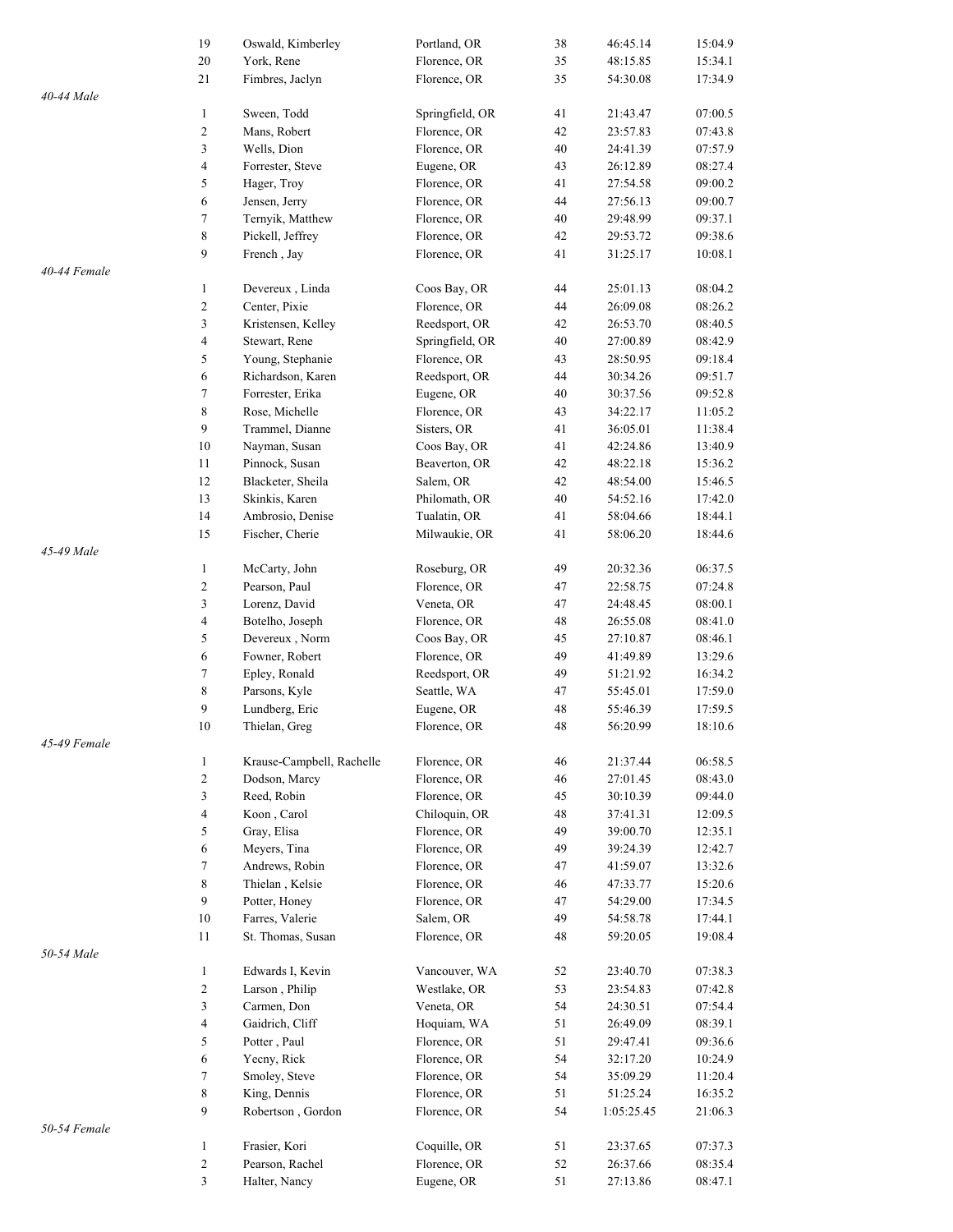|              | 4                        | Lundberg, Kathie    | Eugene, OR        | 50 | 28:44.28   | 09:16.2 |
|--------------|--------------------------|---------------------|-------------------|----|------------|---------|
|              | 5                        | Vaccaro, Robin      | Florence, OR      | 52 | 28:49.33   | 09:17.8 |
|              | 6                        | Keck, Linda         | Florence, OR      | 54 | 29:27.05   | 09:30.0 |
|              | 7                        |                     |                   |    |            |         |
|              |                          | Rowland, Barbara    | Florence, OR      | 50 | 32:39.12   | 10:32.0 |
|              | 8                        | Buxton, Terri       | Las Vegas, NV     | 50 | 34:40.18   | 11:11.0 |
|              | 9                        | Smoley, Jayne       | Florence, OR      | 50 | 35:10.25   | 11:20.7 |
|              | 10                       | Monroe, Ginny       | Klamath Falls, OR | 52 | 40:52.07   | 13:11.0 |
|              | 11                       | De Alwis, Phyllis   | Springfield, OR   | 52 | 45:18.20   | 14:36.8 |
|              | 12                       | Pinnock, Cheryl     | Florence, OR      | 52 | 48:25.11   | 15:37.1 |
|              | 13                       | Reimer, Debi        | Florence, OR      | 51 | 49:48.16   | 16:03.9 |
|              | 14                       | Perry, Karen        | Florence, OR      | 53 | 50:57.35   | 16:26.2 |
|              | 15                       | Scott, Kathy        | Westlake, OR      | 54 | 50:58.51   | 16:26.6 |
|              | 16                       | Robertson, Lori     | Florence, OR      | 50 | 1:05:24.30 | 21:05.9 |
|              | 17                       | Kovac, Lisa         | Eugene, OR        | 50 | 1:06:56.21 | 21:35.6 |
|              |                          |                     |                   |    |            |         |
| 55-59 Male   |                          |                     |                   |    |            |         |
|              | $\mathbf{1}$             | Lohner, Carl        | Springfield, OR   | 55 | 28:52.83   | 09:19.0 |
|              | $\overline{c}$           | Tilse, Michael      | Florence, OR      | 55 | 38:30.96   | 12:25.5 |
| 55-59 Female |                          |                     |                   |    |            |         |
|              | $\mathbf{1}$             | Hoberg, Debra       | Florence, OR      | 57 | 34:38.83   | 11:10.6 |
|              | $\overline{\mathbf{c}}$  | Bosket, Nancy       | Florence, OR      | 57 | 35:44.89   | 11:31.9 |
|              | 3                        | Jensen, Cathy       | North Bend, OR    | 57 | 39:48.33   | 12:50.4 |
|              | $\overline{\mathcal{L}}$ | Matheny, Judy       | Florence, OR      | 57 | 40:46.64   | 13:09.2 |
|              | 5                        | Pike, Karla         | Florence, OR      | 55 | 41:45.07   | 13:28.1 |
|              | 6                        | Smith, Dolores      | Walterville, OR   | 55 | 45:17.27   | 14:36.5 |
|              | 7                        | Devereaux, Patrice  | Florence, OR      | 55 | 48:15.45   | 15:34.0 |
|              | 8                        |                     |                   |    |            |         |
|              |                          | Brown, Marji        | Westlake, OR      | 58 | 48:21.08   | 15:35.8 |
|              | 9                        | Kennedy, Vickie     | Florence, OR      | 55 | 50:14.07   | 16:12.3 |
|              | $10\,$                   | Hahn, Dianne        | Florence, OR      | 57 | 50:38.48   | 16:20.2 |
|              | 11                       | Henson, Ellen       | Florence, OR      | 56 | 50:56.27   | 16:25.9 |
|              | 12                       | Johnson, Wanda      | Westlake, OR      | 59 | 52:40.73   | 16:59.6 |
|              | 13                       | Frankhouser, Bobbie | Florence, OR      | 56 | 56:17.96   | 18:09.7 |
|              | 14                       | Ham, Jill           | Florence, OR      | 55 | 1:04:25.51 | 20:46.9 |
|              | 15                       | Mann, Pamela        | Florence, OR      | 57 | 1:04:26.80 | 20:47.4 |
| 60-64 Female |                          |                     |                   |    |            |         |
|              | $\mathbf{1}$             | Gibson, Linda       | North Bend, OR    | 60 | 39:14.28   | 12:39.4 |
|              | $\overline{\mathbf{c}}$  | Riley, Patricia     | Florence, OR      | 64 | 39:49.85   | 12:50.9 |
|              | 3                        | Newlin, Elaine      | Florence, OR      | 62 | 42:28.16   | 13:42.0 |
|              |                          |                     |                   |    |            |         |
|              | $\overline{\mathcal{L}}$ | Myers, Teri         | Florence, OR      | 63 | 43:48.21   | 14:07.8 |
|              | 5                        | Suckow, Yvonne      | Florence, OR      | 62 | 43:49.53   | 14:08.2 |
|              | 6                        | Wescott, Virginia   | Reedsport, OR     | 60 | 44:28.19   | 14:20.7 |
|              | 7                        | Sadler, Linda       | Florence, OR      | 61 | 44:50.09   | 14:27.8 |
|              | 8                        | Patton, Margaret    | Florence, OR      | 64 | 46:46.46   | 15:05.3 |
|              | 9                        | Scarberry, Sue      | Florence, OR      | 60 | 48:36.50   | 15:40.8 |
|              | $10\,$                   | Porter, Carla       | Florence, OR      | 63 | 50:11.41   | 16:11.4 |
|              | 11                       | Epple, Rose         | Florence, OR      | 61 | 50:55.21   | 16:25.6 |
|              | 12                       | Pendergrass, Karen  | Florence, OR      | 62 | 54:51.13   | 17:41.7 |
|              | 13                       | Hammond, Beth       | Pleasant Hill, OR | 63 | 54:53.47   | 17:42.4 |
|              | 14                       | Harvey, Mary        | Florence, OR      | 62 | 57:44.87   | 18:37.7 |
|              |                          | Sloan, Suzanne      |                   |    |            |         |
|              | $15\,$                   |                     | Florence, OR      | 61 | 57:57.76   | 18:41.9 |
| 60-64 Male   |                          |                     |                   |    |            |         |
|              | $\mathbf{1}$             | Archer, Jim         | Florence, OR      | 64 | 23:36.54   | 07:36.9 |
|              | 2                        | Smith, John         | Springfield, OR   | 61 | 25:33.48   | 08:14.7 |
|              | 3                        | Scarberry, Dan      | Florence, OR      | 61 | 26:46.50   | 08:38.2 |
|              | 4                        | Bricher, Gary       | Eugene, OR        | 62 | 28:27.94   | 09:10.9 |
|              | 5                        | Johnson, Mike       | Westlake, OR      | 61 | 32:15.86   | 10:24.5 |
|              | 6                        | Palmer, Leroy       | Drain, OR         | 62 | 33:24.84   | 10:46.7 |
|              | 7                        | Brown, Mike         | Westlake, OR      | 60 | 48:09.47   | 15:32.1 |
|              | 8                        | Vander Have, Adrian | Westlake, OR      | 63 | 50:39.89   | 16:20.6 |
|              | 9                        | Sloan, Ron          | Florence, OR      | 63 | 57:59.09   | 18:42.3 |
|              |                          |                     |                   |    |            |         |
| 65-69 Female |                          |                     |                   |    |            |         |
|              | $\mathbf{1}$             | Buchman, Ginger     | Florence, OR      | 67 | 40:25.96   | 13:02.6 |
|              | 2                        | Bacon, Kay          | Florence, OR      | 65 | 41:38.53   | 13:26.0 |
|              | 3                        | Casper, Audrey      | Florence, OR      | 66 | 42:59.97   | 13:52.2 |
|              | 4                        | Trolinger, Joanna   | Pleasant Hill, OR | 67 | 45:07.46   | 14:33.4 |
|              | 5                        | McDermott, Kathleen | Florence, OR      | 66 | 47:37.19   | 15:21.7 |
|              | 6                        | Vander Have, Bonnie | Westlake, OR      | 68 | 50:40.23   | 16:20.7 |
|              |                          |                     |                   |    |            |         |